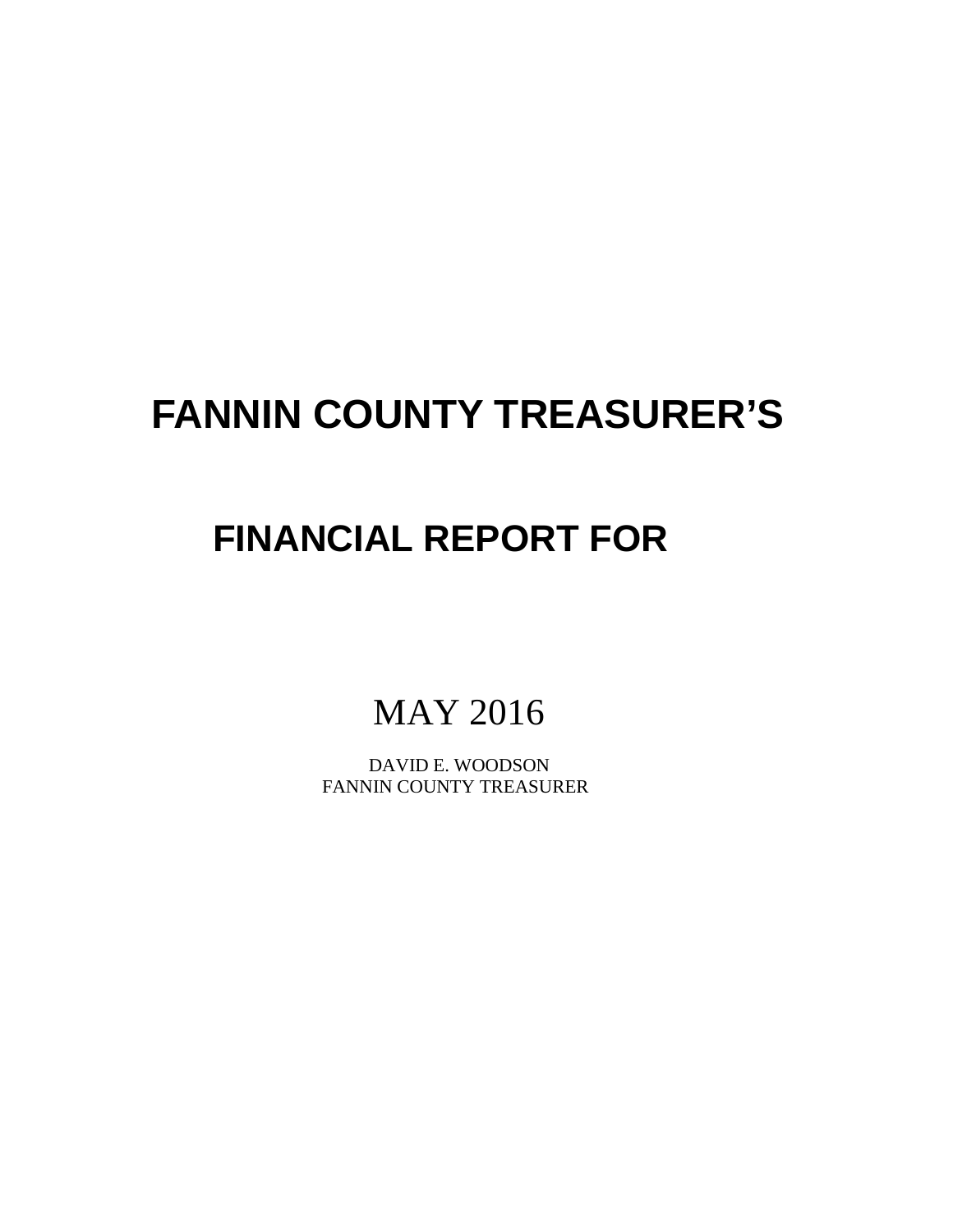06/17/2016 FUND DEPOSIT LISTING PAGE 1

| RECEIPT       | <b>RECEIVED</b> | DATE     | DATE    | DESCRIPTION       | BANK    | INCOME         | REPORT | AMOUNT          |
|---------------|-----------------|----------|---------|-------------------|---------|----------------|--------|-----------------|
| <b>NUMBER</b> | FROM            | RECEIVED | DEPOSIT | OF MONEY RECEIVED | ACCOUNT | <b>ACCOUNT</b> | CODES  | <b>RECEIVED</b> |
|               |                 |          |         |                   |         |                |        |                 |

GENERAL FUND

|                            | ====================================                                                         |                                                            |                                                      |                  |                  |             |
|----------------------------|----------------------------------------------------------------------------------------------|------------------------------------------------------------|------------------------------------------------------|------------------|------------------|-------------|
|                            | 0000160647-01 CRIMINAL DISTRICT ATTORNE 05-02-2016 05-02-2016 ADMIN. FEES AND CER 10-103-100 |                                                            |                                                      |                  | $10 - 340 - 475$ | 41.88       |
|                            | 0000160647-02 CRIMINAL DISTRICT ATTORNE 05-02-2016 05-02-2016 ADMIN. FEES AND CER 10-103-100 |                                                            |                                                      |                  | $10 - 475 - 311$ | 12.27       |
|                            | 0000160648-01 BOND SUPERVISION                                                               |                                                            | 05-02-2016 05-02-2016 WEEK OF 04/25/16 TH 10-103-100 |                  | $10 - 340 - 573$ | 2,040.00    |
| 0000160649-01 TEXPOOL      |                                                                                              |                                                            | 05-02-2016 05-02-2016 APRIL 2016 INTEREST 10-103-175 |                  | $10 - 360 - 100$ | 978.58      |
|                            | 0000160654-01 DISTRICT COURTS                                                                |                                                            | 05-03-2016 05-03-2016 ASST. PROSECUTOR               | 10-103-100       | $10 - 370 - 151$ | 1,260.00    |
|                            | 0000160656-01 VISION MEDIA GROUP, INC. 05-03-2016 05-03-2016 MAY 2016 - TOWER RE 10-103-100  |                                                            |                                                      |                  | $10 - 370 - 100$ | 200.00      |
|                            | 0000160657-01 FANNIN COUNTY HEALTH INSP 05-03-2016 05-03-2016 APRIL 2016 PERMITS 10-103-100  |                                                            |                                                      |                  | $10 - 320 - 300$ | 7,895.09    |
|                            | 0000160658-01 APPRAISAL DISTRICT                                                             | 05-04-2016 05-04-2016 TAXES                                |                                                      | $10 - 103 - 100$ | $10 - 310 - 110$ | 21,029.57   |
|                            | 0000160658-06 APPRAISAL DISTRICT                                                             | 05-04-2016 05-04-2016 TAXES                                |                                                      | $10 - 103 - 100$ | $10 - 310 - 120$ | 4,833.52    |
| 0000160659-01 TAX A/C      |                                                                                              |                                                            | 05-04-2016 05-04-2016 WEEK OF 4/29/16                | $10 - 103 - 100$ | $10 - 321 - 200$ | 1,913.65    |
| 0000160660-01 TAX A/C      |                                                                                              |                                                            | 05-04-2016 05-04-2016 WEEK OF 4/22/16                | $10 - 103 - 100$ | $10 - 321 - 200$ | 1,653.75    |
| 0000160661-01 TAX A/C      |                                                                                              |                                                            | 05-04-2016 05-04-2016 WEEK OF 4/29/16 178 10-103-100 |                  | $10 - 321 - 250$ | 890.00      |
| 0000160662-01 LEGEND BANK  |                                                                                              |                                                            | 05-04-2016 05-04-2016 APRIL 2016 INTEREST 10-103-100 |                  | $10 - 360 - 100$ | 302.42      |
| 0000160662-28 LEGEND BANK  |                                                                                              |                                                            | 05-04-2016 05-04-2016 APRIL 2016 INTEREST 10-100-100 |                  | $10 - 360 - 100$ | 1.49        |
|                            | 0000160663-01 FANNIN COUNTY HEALTH DEPT 05-05-2016 05-05-2016 APRIL 2016 FOOD PER 10-103-100 |                                                            |                                                      |                  | $10 - 320 - 545$ | 2,700.00    |
|                            | 0000160664-01 TEXAS COMPTROLLER OF                                                           |                                                            | 05-05-2016 05-05-2016 FEB.-MAR. 2016- UTI 10-103-100 |                  | $10 - 370 - 147$ | 1,908.53    |
|                            | 0000160668-01 TAC PRIVATE SOURCE FUND 1 05-06-2016 05-06-2016 TRAVEL REIMBURSEMEN 10-103-100 |                                                            |                                                      |                  | $10 - 495 - 427$ | 667.40      |
|                            | 0000160671-01 BOND SUPERVISION                                                               |                                                            | 05-09-2016 05-09-2016 WEEK OF 5/02/16 THR 10-103-100 |                  | $10 - 340 - 573$ | 1,420.00    |
|                            | 0000160672-01 LONE STAR AUCTIONEERS, IN 05-09-2016 05-09-2016 ONLINE AUCTION PROC 10-103-100 |                                                            |                                                      |                  | $10 - 364 - 163$ | 200.00      |
| 0000160675-01 COUNTY CLERK |                                                                                              | 05-10-2016 05-10-2016 JAN. 2016                            |                                                      | $10 - 103 - 100$ | $10 - 318 - 130$ | 3,719.34    |
| 0000160675-02 COUNTY CLERK |                                                                                              | 05-10-2016 05-10-2016 JAN. 2016                            |                                                      | $10 - 103 - 100$ | $10 - 340 - 560$ | 1,793.66    |
| 0000160675-03 COUNTY CLERK |                                                                                              | 05-10-2016 05-10-2016 JAN. 2016                            |                                                      | $10 - 103 - 100$ | $10 - 340 - 403$ | 15,648.94   |
| 0000160675-04 COUNTY CLERK |                                                                                              | 05-10-2016 05-10-2016 JAN. 2016                            |                                                      | $10 - 103 - 100$ | $10 - 370 - 162$ | 240.00      |
| 0000160675-05 COUNTY CLERK |                                                                                              | 05-10-2016 05-10-2016 JAN. 2016                            |                                                      | $10 - 103 - 100$ | $10 - 370 - 163$ | 22.70       |
| 0000160675-06 COUNTY CLERK |                                                                                              | 05-10-2016 05-10-2016 JAN. 2016                            |                                                      | $10 - 103 - 100$ | $10 - 370 - 164$ | 90.82       |
| 0000160675-07 COUNTY CLERK |                                                                                              | 05-10-2016 05-10-2016 JAN. 2016                            |                                                      | $10 - 103 - 100$ | $10 - 370 - 166$ | 10.15       |
| 0000160675-08 COUNTY CLERK |                                                                                              | 05-10-2016 05-10-2016 JAN. 2016                            |                                                      | $10 - 103 - 100$ | $10 - 370 - 167$ | 62.39       |
| 0000160675-09 COUNTY CLERK |                                                                                              | 05-10-2016 05-10-2016 JAN. 2016                            |                                                      | $10 - 103 - 100$ | $10 - 340 - 400$ | 17.00       |
| 0000160675-10 COUNTY CLERK |                                                                                              | 05-10-2016 05-10-2016 JAN. 2016                            |                                                      | $10 - 103 - 100$ | $10 - 340 - 475$ | 428.55      |
| 0000160675-11 COUNTY CLERK |                                                                                              | 05-10-2016 05-10-2016 JAN. 2016                            |                                                      | $10 - 103 - 100$ | $10 - 340 - 550$ | 0.04        |
| 0000160675-12 COUNTY CLERK |                                                                                              | 05-10-2016 05-10-2016 JAN. 2016                            |                                                      | $10 - 103 - 100$ | $10 - 340 - 601$ | 75.00       |
| 0000160675-13 COUNTY CLERK |                                                                                              | 05-10-2016 05-10-2016 JAN. 2016                            |                                                      | $10 - 103 - 100$ | $10 - 318 - 132$ | 1,268.71    |
| 0000160675-14 COUNTY CLERK |                                                                                              | 05-10-2016 05-10-2016 JAN. 2016                            |                                                      | $10 - 103 - 100$ | $10 - 352 - 201$ | 10.00       |
|                            |                                                                                              |                                                            |                                                      |                  |                  | 1.39        |
| 0000160675-15 COUNTY CLERK |                                                                                              | 05-10-2016 05-10-2016 JAN. 2016                            |                                                      | $10 - 103 - 100$ | $10 - 360 - 100$ |             |
|                            | 0000160676-01 FANNIN COUNTY CSCD                                                             |                                                            | 05-11-2016 05-11-2016 RESTITUTION- RONNIE 10-103-100 |                  | $10 - 370 - 130$ | 32.45       |
|                            | 0000160681-01 APPRAISAL DISTRICT                                                             | 05-11-2016 05-11-2016 TAXES<br>05-11-2016 05-11-2016 TAXES |                                                      | $10 - 103 - 100$ | $10 - 310 - 110$ | 33,625.11   |
|                            | 0000160681-02 APPRAISAL DISTRICT                                                             |                                                            |                                                      | $10 - 103 - 100$ | $10 - 321 - 901$ | 526.51      |
|                            | 0000160681-07 APPRAISAL DISTRICT                                                             | 05-11-2016 05-11-2016 TAXES                                |                                                      | $10 - 103 - 100$ | $10 - 310 - 120$ | 3,948.91    |
|                            | 0000160684-01 TEXAS ASSOCIATION OF                                                           |                                                            | 05-11-2016 05-11-2016 TRAVEL REIMBURSEMEN 10-103-100 |                  | $10 - 400 - 427$ | 750.00      |
| 0000160686-01 TAX A/C      |                                                                                              |                                                            | 05-12-2016 05-12-2016 2016 COMMISSIONS FR 10-103-100 |                  | $10 - 321 - 251$ | 247, 352.33 |
| 0000160687-01 TAX A/C      |                                                                                              |                                                            | 05-12-2016 05-12-2016 WEEK OF 5/6/16 10-103-100      |                  | $10 - 321 - 200$ | 2,241.95    |
|                            | 0000160689-01 COMPTROLLER- STATE FISCAL 05-13-2016 05-13-2016 MAR. 2016 LOCAL SAL 10-103-100 |                                                            |                                                      |                  | $10 - 318 - 160$ | 80,517.52   |
|                            | 0000160690-01 DISTRICT COURT-COMPTROLLE 05-13-2016 05-13-2016 JUROR REIMBURSEMENT 10-103-100 |                                                            |                                                      |                  | $10 - 370 - 139$ | 3,774.00    |
|                            | 0000160691-01 THE AMERICAN BOTTLING COM 05-13-2016 05-13-2016 DR. PEPPER COMMISSI 10-103-100 |                                                            |                                                      |                  | $10 - 370 - 510$ | 40.00       |
|                            | 0000160692-01 BOND SUPERVISION                                                               |                                                            | 05-16-2016 05-16-2016 WEEK OF 5/9/16 THRU 10-103-100 |                  | $10 - 340 - 573$ | 1,110.00    |
| 0000160693-01 COMPTROLLER  |                                                                                              |                                                            | 05-16-2016 05-16-2016 COMP. JUDICIARY INV 10-103-100 |                  | $10 - 370 - 143$ | 9,166.66    |
| 0000160699-01 COUNTY CLERK |                                                                                              | 05-17-2016 05-17-2016 FEB. 2016                            |                                                      | $10 - 103 - 100$ | $10 - 318 - 130$ | 5,208.93    |
| 0000160699-02 COUNTY CLERK |                                                                                              | 05-17-2016 05-17-2016 FEB. 2016                            |                                                      | $10 - 103 - 100$ | $10 - 340 - 560$ | 1,465.51    |
| 0000160699-03 COUNTY CLERK |                                                                                              | 05-17-2016 05-17-2016 FEB. 2016                            |                                                      | $10 - 103 - 100$ | $10 - 340 - 403$ | 16,361.47   |
| 0000160699-04 COUNTY CLERK |                                                                                              | 05-17-2016 05-17-2016 FEB. 2016                            |                                                      | $10 - 103 - 100$ | $10 - 370 - 162$ | 210.00      |
| 0000160699-05 COUNTY CLERK |                                                                                              | 05-17-2016 05-17-2016 FEB. 2016                            |                                                      | $10 - 103 - 100$ | $10 - 370 - 163$ | 47.99       |
| 0000160699-06 COUNTY CLERK |                                                                                              | 05-17-2016 05-17-2016 FEB. 2016                            |                                                      | $10 - 103 - 100$ | $10 - 370 - 164$ | 191.94      |
| 0000160699-07 COUNTY CLERK |                                                                                              | 05-17-2016 05-17-2016 FEB. 2016                            |                                                      | $10 - 103 - 100$ | $10 - 370 - 166$ | 14.25       |
| 0000160699-08 COUNTY CLERK |                                                                                              | 05-17-2016 05-17-2016 FEB. 2016                            |                                                      | $10 - 103 - 100$ | $10 - 370 - 167$ | 97.32       |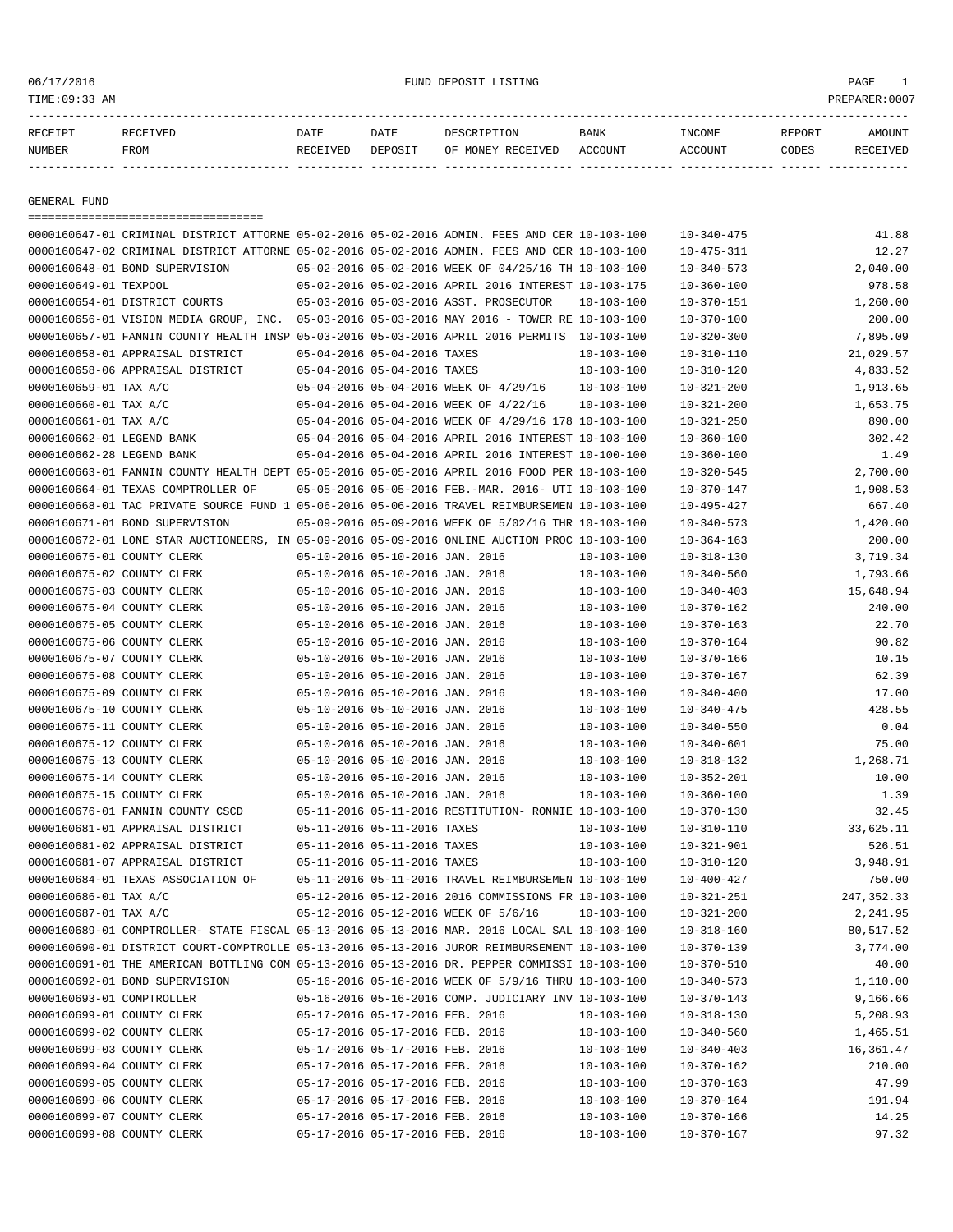#### 06/17/2016 FUND DEPOSIT LISTING PAGE 2

| RECEIPT       | <b>RECEIVED</b> | DATE     | DATE    | DESCRIPTION       | BANK    | INCOME         | REPORT | AMOUNT          |
|---------------|-----------------|----------|---------|-------------------|---------|----------------|--------|-----------------|
| <b>NUMBER</b> | FROM            | RECEIVED | DEPOSIT | OF MONEY RECEIVED | ACCOUNT | <b>ACCOUNT</b> | CODES  | <b>RECEIVED</b> |
|               |                 |          |         |                   |         |                |        |                 |

GENERAL FUND

=================================== 0000160699-09 COUNTY CLERK 05-17-2016 05-17-2016 FEB. 2016 10-103-100 10-340-400 10-00 0000160699-10 COUNTY CLERK 05-17-2016 05-17-2016 FEB. 2016 10-103-100 10-340-475 693.16 0000160699-11 COUNTY CLERK 05-17-2016 05-17-2016 FEB. 2016 10-103-100 10-340-601 70.00 0000160699-12 COUNTY CLERK 05-17-2016 05-17-2016 FEB. 2016 10-103-100 10-318-132 1,682.53 0000160699-13 COUNTY CLERK 05-17-2016 05-17-2016 FEB. 2016 10-103-100 10-352-201 910.00 0000160699-14 COUNTY CLERK 05-17-2016 05-17-2016 FEB. 2016 10-103-100 10-360-100 10-360-100 1.72 0000160701-01 TAX A/C 05-18-2016 05-18-2016 WEEK OF 05/06/16 16 10-103-100 10-321-250 820.00 0000160702-01 APPRAISAL DISTRICT 05-18-2016 05-18-2016 TAXES 10-103-100 10-310-110 12,004.69 0000160702-06 APPRAISAL DISTRICT 05-18-2016 05-18-2016 TAXES 10-103-100 10-310-120 2,748.65 0000160703-01 DISTRICT COURTS- 05-19-2016 05-19-2016 COUNTY SUPPLEMENT F 10-103-100 10-370-152 359.81 0000160705-01 TEXAS COMPTROLLER OF 05-20-2016 05-20-2016 OFFENDER TRANSPORT 10-103-100 10-370-562 2,873.30 0000160706-01 DISTRICT COURTS 05-20-2016 05-20-2016 COUNTY COURT AT LAW 10-103-100 10-370-410 21,000.00 0000160708-01 COUNTY CLERK 05-23-2016 05-23-2016 MAR. 2016 10-103-100 10-318-130 6,127.46 0000160708-02 COUNTY CLERK 05-23-2016 05-23-2016 MAR. 2016 10-103-100 10-340-560 1,565.38 0000160708-03 COUNTY CLERK 05-23-2016 05-23-2016 MAR. 2016 10-103-100 10-340-403 20,759.40 0000160708-04 COUNTY CLERK 05-23-2016 05-23-2016 MAR. 2016 10-103-100 10-370-162 180.00 0000160708-05 COUNTY CLERK 05-23-2016 05-23-2016 MAR. 2016 10-103-100 10-370-163 63.35 0000160708-06 COUNTY CLERK 05-23-2016 05-23-2016 MAR. 2016 10-103-100 10-370-164 253.40 0000160708-07 COUNTY CLERK 05-23-2016 05-23-2016 MAR. 2016 10-103-100 10-370-166 18.65 0000160708-08 COUNTY CLERK 05-23-2016 05-23-2016 MAR. 2016 10-103-100 10-370-167 125.48 0000160708-09 COUNTY CLERK 05-23-2016 05-23-2016 MAR. 2016 10-103-100 10-340-400 25.00 0000160708-10 COUNTY CLERK 05-23-2016 05-23-2016 MAR. 2016 10-103-100 10-340-475 832.61 0000160708-11 COUNTY CLERK 05-23-2016 05-23-2016 MAR. 2016 10-103-100 10-340-550 0.09 0000160708-12 COUNTY CLERK 05-23-2016 05-23-2016 MAR. 2016 10-103-100 10-340-601 60.00 0000160708-13 COUNTY CLERK 05-23-2016 05-23-2016 MAR. 2016 10-103-100 10-318-132 3,028.54 0000160708-14 COUNTY CLERK 05-23-2016 05-23-2016 MAR. 2016 10-103-100 10-352-201 460.00 0000160708-15 COUNTY CLERK 05-23-2016 05-23-2016 MAR. 2016 10-103-100 10-360-100 2.14 0000160712-01 BOND SUPERVISION 05-23-2016 05-23-2016 WEEK OF 5/16/16 THR 10-103-100 10-340-573 850.00 0000160715-01 DISTRICT COURTS 05-23-2016 05-23-2016 CONST. JUD. SUPP. 10-103-100 10-370-144 5,050.00 0000160717-01 AMERICAN TOWER 05-23-2016 05-23-2016 JUNE 2016- TOWER RE 10-103-100 10-370-115 925.75 0000160721-01 APPRAISAL DISTRICT 05-25-2016 05-25-2016 TAXES 10-103-100 10-310-110 14,991.78 0000160721-02 APPRAISAL DISTRICT 05-25-2016 05-25-2016 TAXES 10-103-100 10-321-901 244.97 0000160721-07 APPRAISAL DISTRICT 05-25-2016 05-25-2016 TAXES 10-103-100 10-310-120 6,865.70 0000160722-01 TAX A/C 05-26-2016 05-26-2016 WEEK OF 5/13/16 10-103-100 10-321-200 1.90 0000160723-01 TAX A/C 05-26-2016 05-26-2016 WEEK OF 5/6/16 10-103-100 10-321-200 3.80 0000160724-01 TAX A/C 05-26-2016 05-26-2016 WEEK OF 4/29/16 10-103-100 10-321-200 15.20 0000160725-01 TAX A/C 05-26-2016 05-26-2016 WEEK OF 5/20/16 10-103-100 10-321-200 1,800.05 0000160727-01 TAX A/C 05-26-2016 05-26-2016 WEEK OF 5/13/16 206 10-103-100 10-321-250 1,030.00 0000160728-01 TAX A/C 05-26-2016 05-26-2016 WEEK OF 5/20/16 146 10-103-100 10-321-250 730.00 0000160729-01 TAX A/C 05-26-2016 05-26-2016 WEEK OF 5/13/16 10-103-100 10-321-200 1,729.55 0000160730-01 FANNIN COUNTY SHERIFF 05-26-2016 05-26-2016 FY2016 BANK FEES 10-103-100 10-409-499 135.00 0000160731-01 DISTRICT ATTORNEY-FEE ACC 05-26-2016 05-26-2016 FY2016 BANK FEES 10-103-100 10-409-499 265.00 0000160732-01 T.J.J.D. 05-26-2016 05-26-2016 FY2015/16 BANK FEES 10-103-100 10-409-499 525.00 0000160733-01 SECURUS 05-26-2016 05-26-2016 TRUE UP APRIL 2015 10-103-100 10-319-420 6,667.28 0000160734-01 TEXAS ASSOC. OF COUNTIES 05-31-2016 05-31-2016 J. SMITH WAGE REIMB 10-103-100 10-370-130 668.85 0000160736-01 SECURUS 05-31-2016 05-31-2016 APRIL '16 COMMISSIO 10-103-100 10-319-420 9,913.50 0000160737-01 BOND SUPERVISION 05-31-2016 05-31-2016 WEEK OF 5-23-16 THR 10-103-100 10-340-573 1,030.00

FUND TOTAL 610,138.38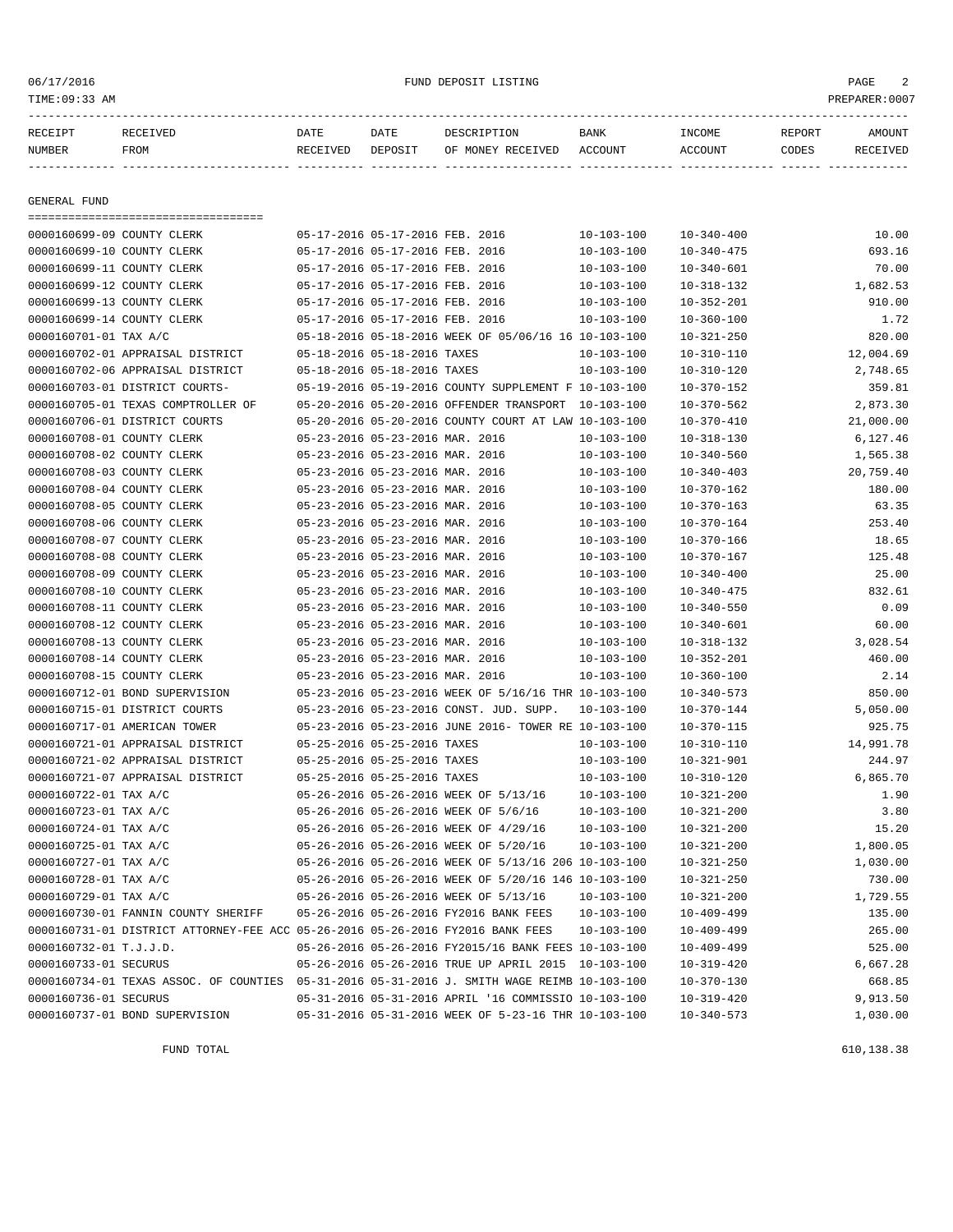TIME:09:33 AM PREPARER:0007

| RECEIPT | RECEIVED. | DATE     | DATE    | DESCRIPTION       | <b>BANK</b> | <b>INCOME</b> | REPORT | AMOUNT          |
|---------|-----------|----------|---------|-------------------|-------------|---------------|--------|-----------------|
| NUMBER  | FROM      | RECEIVED | DEPOSIT | OF MONEY RECEIVED | ACCOUNT     | CCOUNT        | CODES  | <b>RECEIVED</b> |
|         |           |          |         |                   |             |               |        |                 |

## COURTHOUSE SECURITY

| 0000160662-02 LEGEND BANK  | 05-04-2016 05-04-2016 APRIL 2016 INTEREST 11-103-100 |                  | 11-360-100       | 5.92   |
|----------------------------|------------------------------------------------------|------------------|------------------|--------|
| 0000160675-16 COUNTY CLERK | 05-10-2016 05-10-2016 JAN. 2016                      | 11-103-100       | $11 - 340 - 600$ | 647.36 |
| 0000160699-15 COUNTY CLERK | 05-17-2016 05-17-2016 FEB. 2016                      | $11 - 103 - 100$ | $11 - 340 - 600$ | 703.18 |
| 0000160708-16 COUNTY CLERK | 05-23-2016 05-23-2016 MAR. 2016                      | $11 - 103 - 100$ | $11 - 340 - 600$ | 802.81 |

FUND TOTAL  $2,159.27$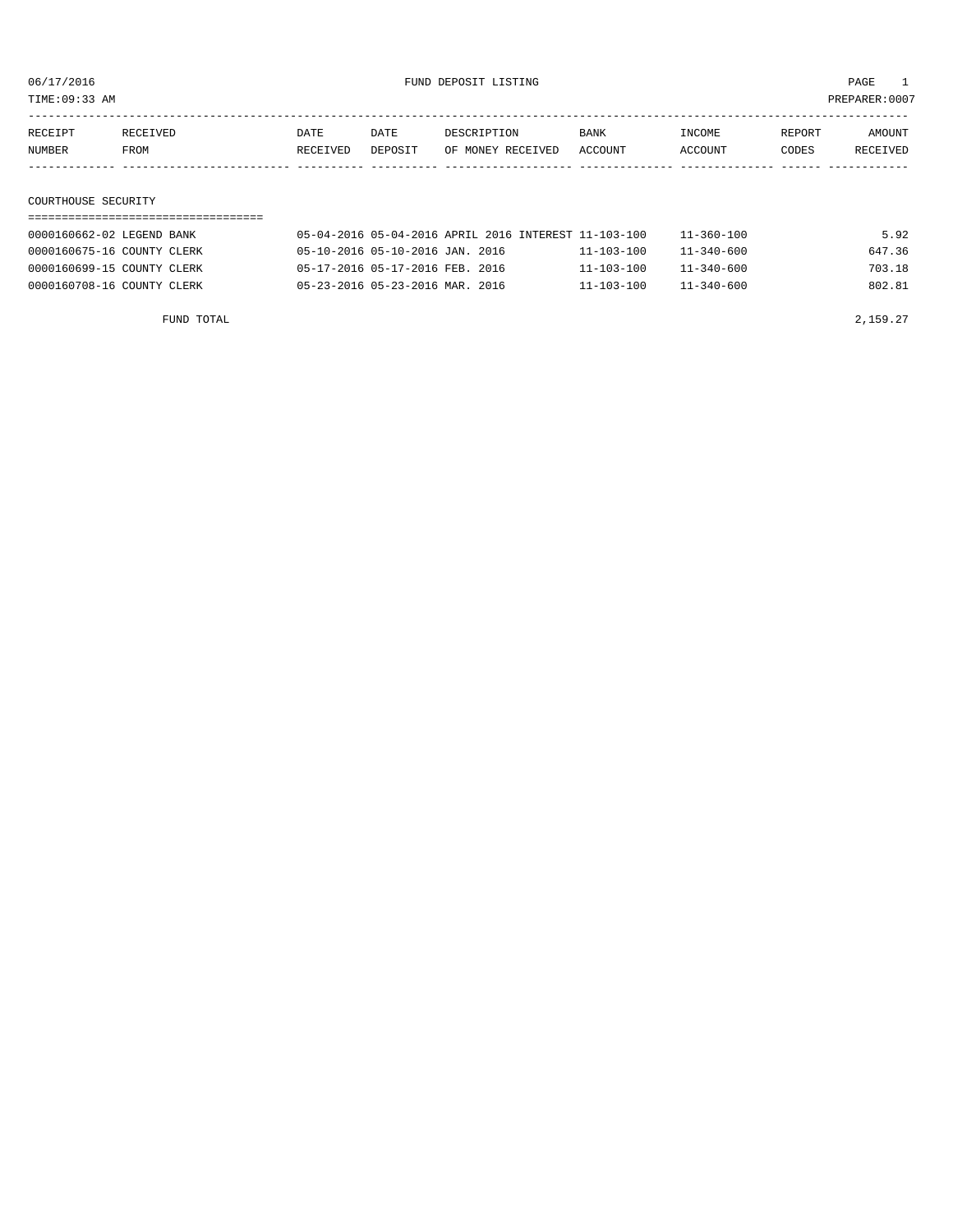TIME:09:33 AM PREPARER:0007

| RECEIPT | <b>RECEIVED</b> | DATE     | DATE           | DE SCR T PT TON   | <b>BANK</b> | NCOME <sup></sup> | REPORT | NMOUNT          |
|---------|-----------------|----------|----------------|-------------------|-------------|-------------------|--------|-----------------|
| NUMBER  | FROM            | RECEIVED | <b>DEPOSTT</b> | OF MONEY RECEIVED | ACCOUNT     | <b>ACCOUNT</b>    | CODES  | <b>RECEIVED</b> |
|         |                 |          |                |                   |             |                   |        |                 |

## CO.CLK.VITAL STAT.FEE

| 0000160662-03 LEGEND BANK  | 05-04-2016 05-04-2016 APRIL 2016 INTEREST 12-103-100 |                  | 12-360-100       | 0.49   |
|----------------------------|------------------------------------------------------|------------------|------------------|--------|
| 0000160675-17 COUNTY CLERK | 05-10-2016 05-10-2016 JAN. 2016                      | $12 - 103 - 100$ | 12-370-134       | 74.00  |
| 0000160699-16 COUNTY CLERK | 05-17-2016 05-17-2016 FEB. 2016                      | $12 - 103 - 100$ | $12 - 370 - 134$ | 103.00 |
| 0000160708-17 COUNTY CLERK | 05-23-2016 05-23-2016 MAR. 2016                      | $12 - 103 - 100$ | $12 - 370 - 134$ | 61.00  |

FUND TOTAL 238.49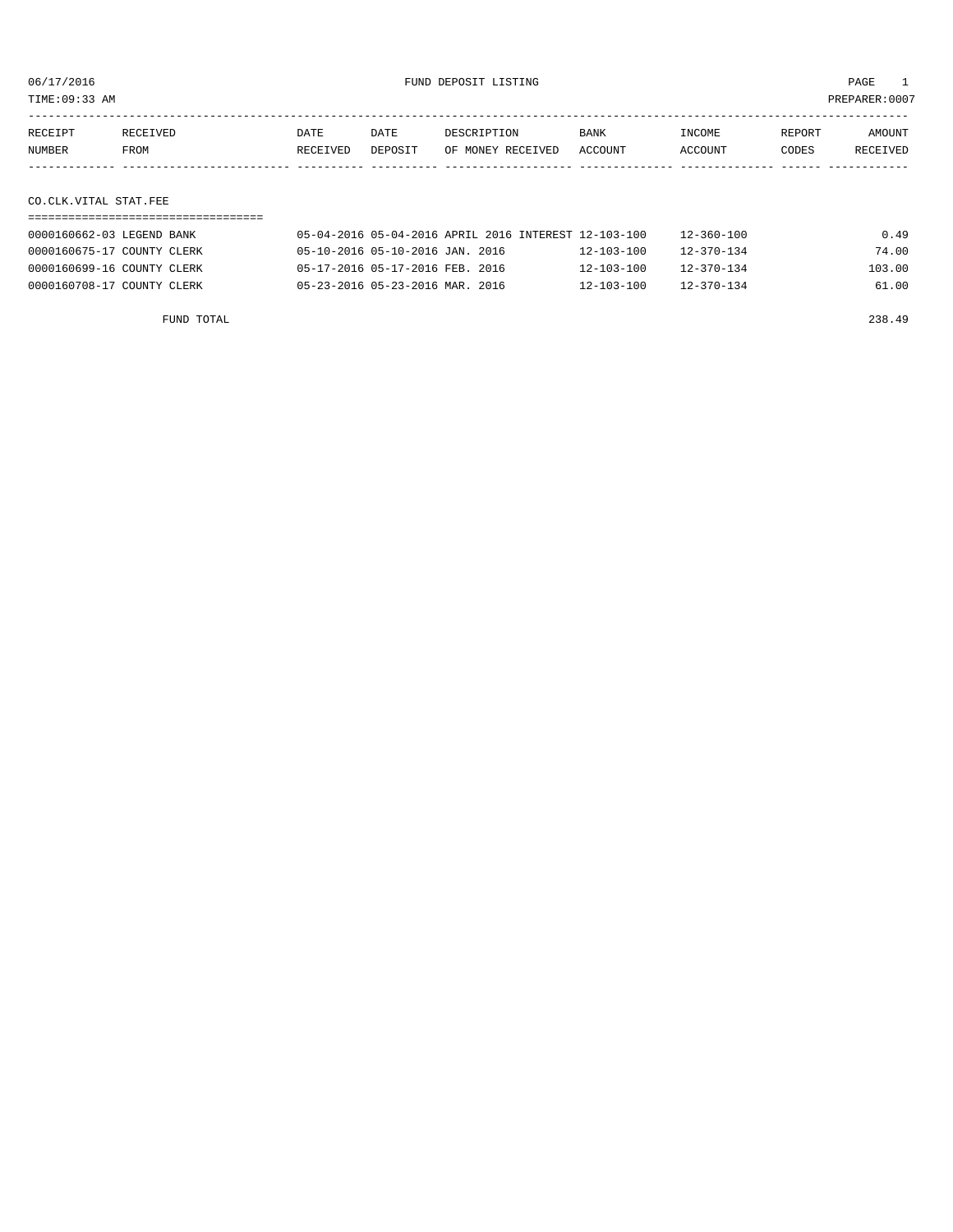## 06/17/2016 FUND DEPOSIT LISTING PAGE 1

| RECEIPT | RECEIVED              | DATE     | DATE    | DESCRIPTION       | BANK    | INCOME  | REPORT | AMOUNT   |  |  |
|---------|-----------------------|----------|---------|-------------------|---------|---------|--------|----------|--|--|
| NUMBER  | FROM                  | RECEIVED | DEPOSIT | OF MONEY RECEIVED | ACCOUNT | ACCOUNT | CODES  | RECEIVED |  |  |
|         |                       |          |         |                   |         |         |        |          |  |  |
|         |                       |          |         |                   |         |         |        |          |  |  |
|         | BAIL BONDS TRUST FUND |          |         |                   |         |         |        |          |  |  |
|         |                       |          |         |                   |         |         |        |          |  |  |

| 0000160650-01 DOC'S BAIL BONDS         | 05-02-2016 05-02-2016 BOND FEES | $13 - 103 - 113$ | $13 - 345 - 113$ | 90.00  |
|----------------------------------------|---------------------------------|------------------|------------------|--------|
| 0000160651-01 FANNIN COUNTY BAIL BONDS | 05-02-2016 05-02-2016 BOND FEES | $13 - 103 - 113$ | $13 - 345 - 113$ | 30.00  |
| 0000160652-01 CARPENTER'S BAIL BONDS   | 05-02-2016 05-02-2016 BOND FEES | $13 - 103 - 113$ | $13 - 345 - 113$ | 75.00  |
| 0000160677-01 CARPENTER'S BAIL BONDS   | 05-11-2016 05-11-2016 BOND FEES | $13 - 103 - 113$ | $13 - 345 - 113$ | 30.00  |
| 0000160678-01 FANNIN COUNTY BAIL BONDS | 05-11-2016 05-11-2016 BOND FEES | $13 - 103 - 113$ | $13 - 345 - 113$ | 135.00 |
| 0000160679-01 DOC'S BAIL BONDS         | 05-11-2016 05-11-2016 BOND FEES | $13 - 103 - 113$ | $13 - 345 - 113$ | 30.00  |
| 0000160680-01 LAW OFFICES OF BILL J.   | 05-11-2016 05-11-2016 BOND FEES | $13 - 103 - 113$ | $13 - 345 - 113$ | 15.00  |
| 0000160696-01 DOC'S BAIL BONDS         | 05-16-2016 05-16-2016 BOND FEES | $13 - 103 - 113$ | $13 - 345 - 113$ | 150.00 |
| 0000160697-01 CARPENTER'S BAIL BONDS   | 05-16-2016 05-16-2016 BOND FEES | $13 - 103 - 113$ | $13 - 345 - 113$ | 60.00  |

FUND TOTAL 615.00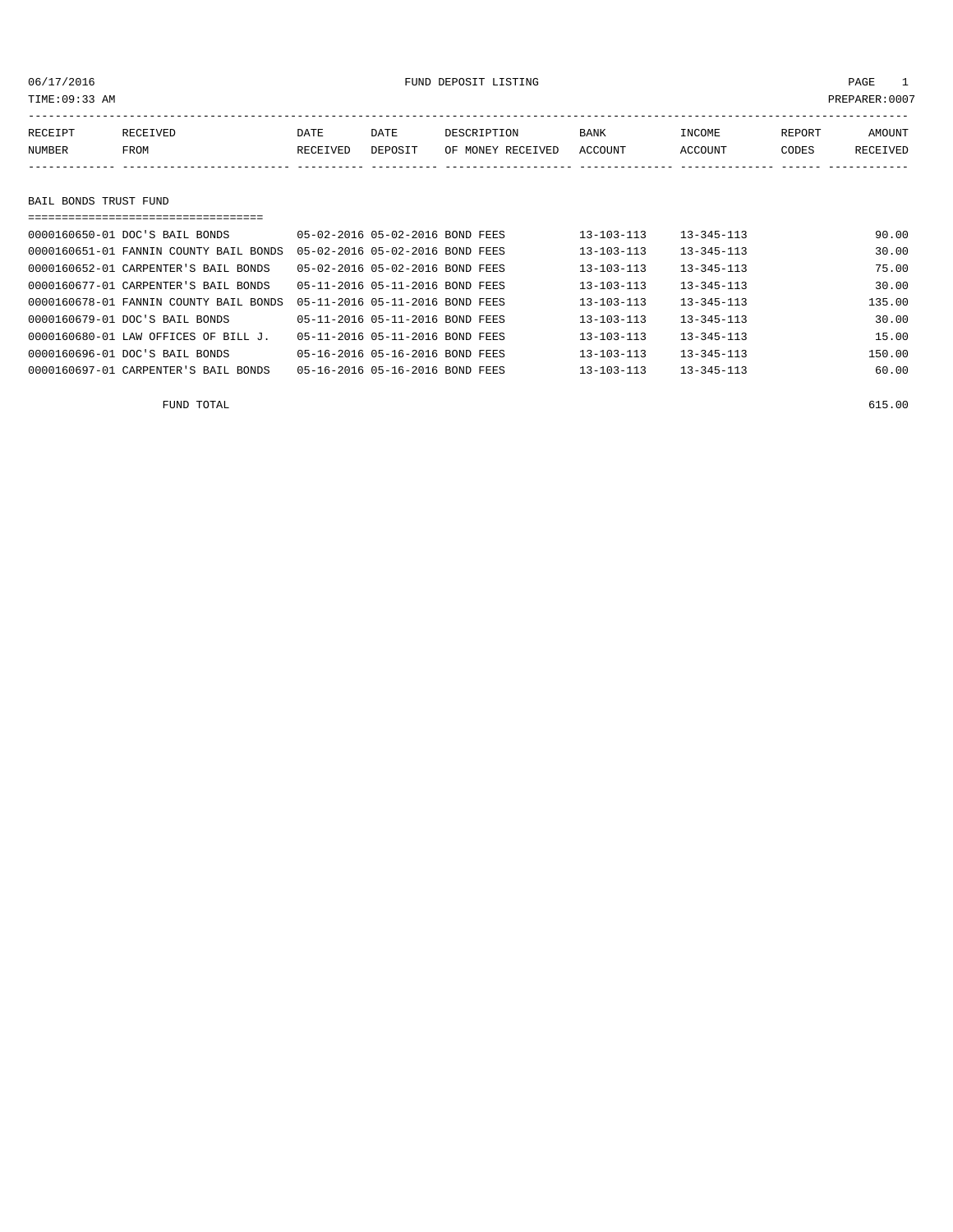| PREPARER: 0007<br>TIME:09:33 AM |          |          |         |                   |         |         |        |          |
|---------------------------------|----------|----------|---------|-------------------|---------|---------|--------|----------|
| RECEIPT                         | RECEIVED | DATE     | DATE    | DESCRIPTION       | BANK    | INCOME  | REPORT | AMOUNT   |
| NUMBER                          | FROM     | RECEIVED | DEPOSIT | OF MONEY RECEIVED | ACCOUNT | ACCOUNT | CODES  | RECEIVED |
|                                 |          |          |         |                   |         |         |        |          |
| PROBATE JUDGES EDUCATION        |          |          |         |                   |         |         |        |          |

## ===================================

| 0000160675-18 COUNTY CLERK | 05-10-2016 05-10-2016 JAN. 2016 | $17 - 103 - 100$ | $17 - 340 - 131$ | 75.00 |
|----------------------------|---------------------------------|------------------|------------------|-------|
| 0000160699-17 COUNTY CLERK | 05-17-2016 05-17-2016 FEB. 2016 | 17-103-100       | 17-340-131       | 60.00 |
| 0000160708-18 COUNTY CLERK | 05-23-2016 05-23-2016 MAR. 2016 | $17 - 103 - 100$ | $17 - 340 - 131$ | 40.00 |

FUND TOTAL 175.00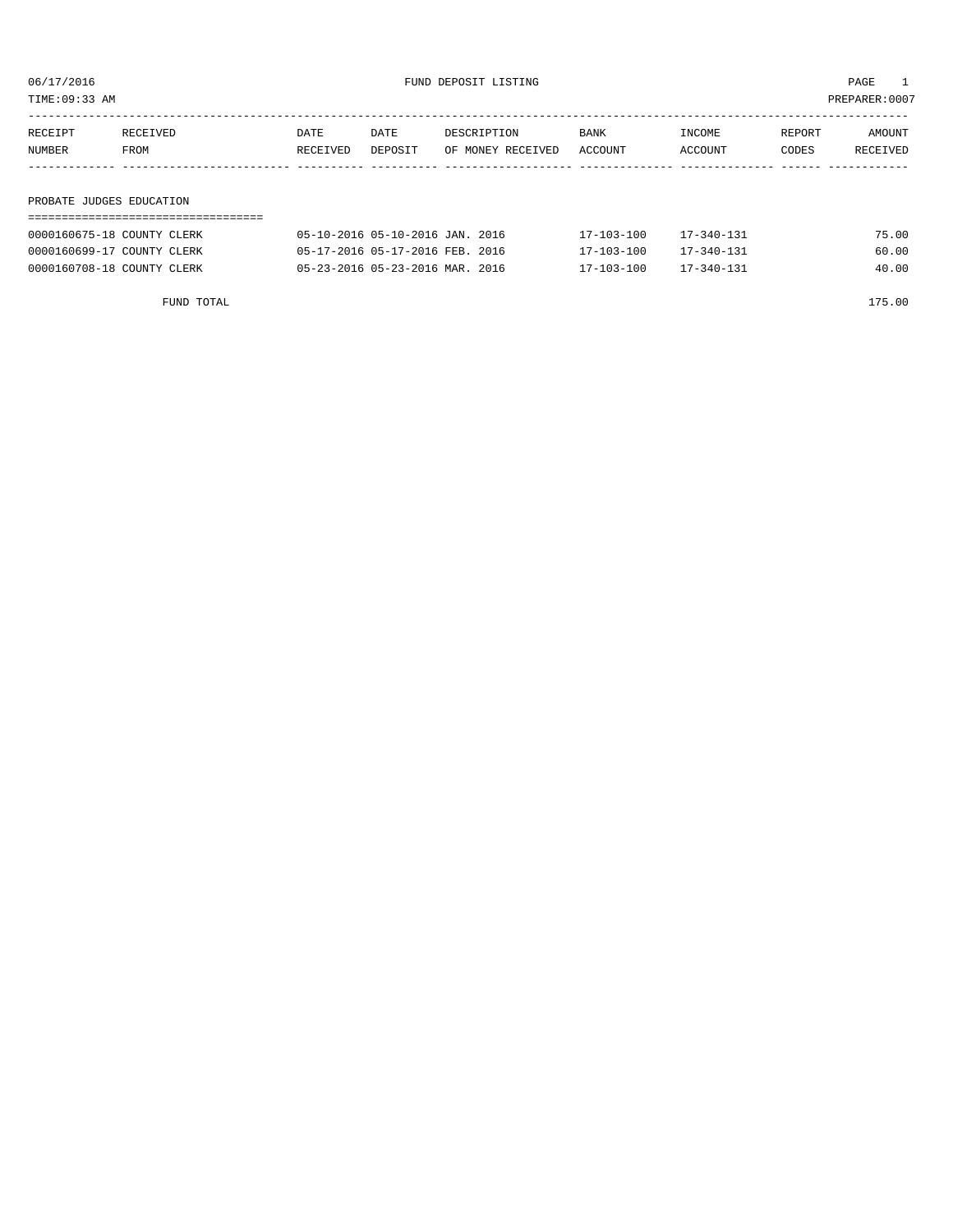TIME:09:33 AM PREPARER:0007

| RECEIPT | <b>RECEIVED</b> | DATE     | DATE    | DESCRIPTION       | <b>BANK</b> | <b>INCOME</b> | REPORT | AMOUNT          |
|---------|-----------------|----------|---------|-------------------|-------------|---------------|--------|-----------------|
| NUMBER  | FROM            | RECEIVED | DEPOSIT | OF MONEY RECEIVED | ACCOUNT     | ACCOUNT       | CODES  | <b>RECEIVED</b> |
|         |                 |          |         |                   |             |               |        |                 |

CO.CLERK RECORD MNGMT.

| 0000160662-04 LEGEND BANK  | 05-04-2016 05-04-2016 APRIL 2016 INTEREST 18-103-100 |                  | 18-360-100       | 1.38     |
|----------------------------|------------------------------------------------------|------------------|------------------|----------|
| 0000160675-19 COUNTY CLERK | 05-10-2016 05-10-2016 JAN. 2016                      | $18 - 103 - 100$ | $18 - 370 - 133$ | 5,079.21 |
| 0000160699-18 COUNTY CLERK | 05-17-2016 05-17-2016 FEB. 2016                      | $18 - 103 - 100$ | 18-370-133       | 5,369.75 |
| 0000160708-19 COUNTY CLERK | 05-23-2016 05-23-2016 MAR. 2016                      | $18 - 103 - 100$ | 18-370-133       | 6,277.76 |

FUND TOTAL  $16,728.10$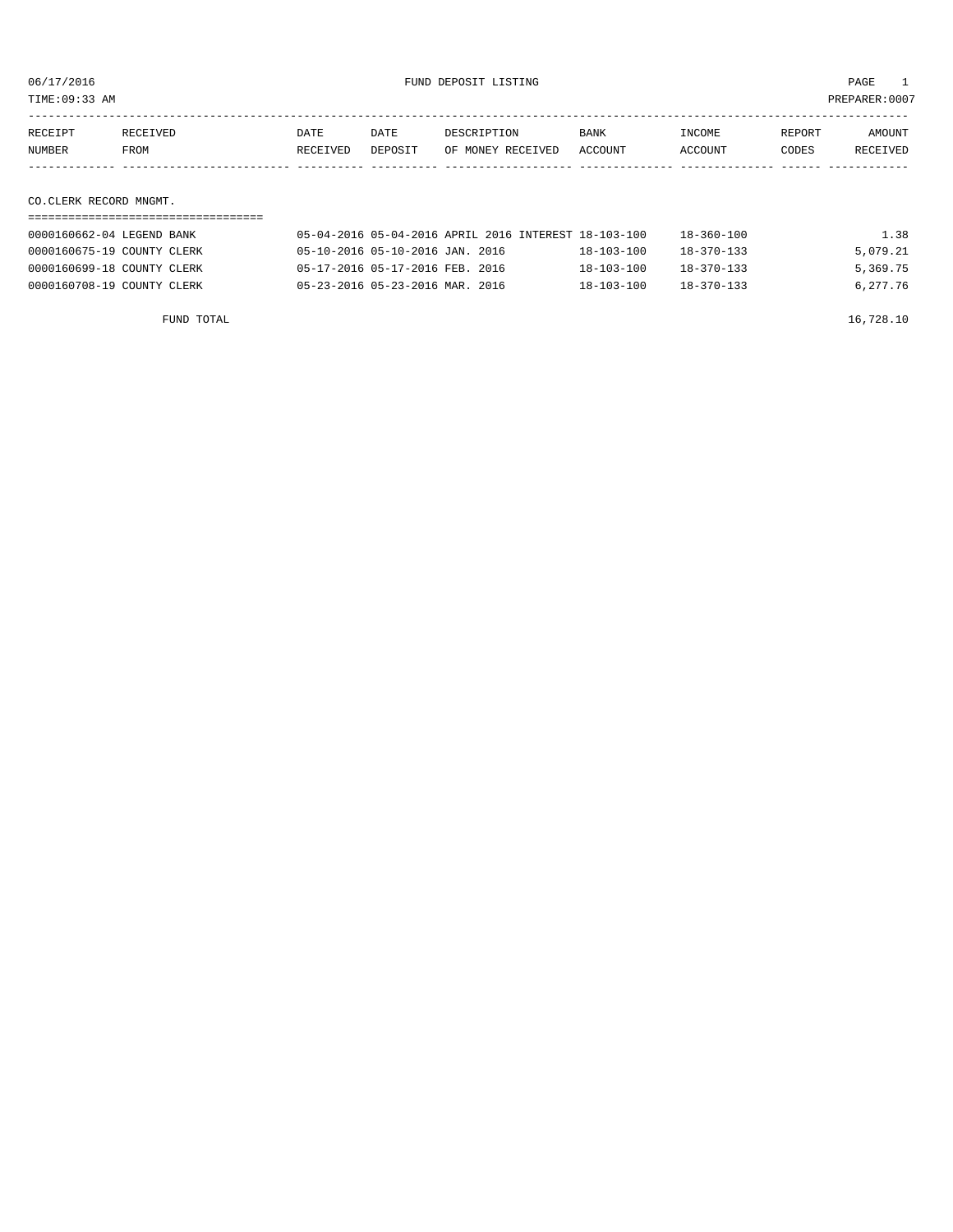TIME:09:33 AM PREPARER:0007

| RECEIPT | RECEIVED | DATE     | DATE    | DESCRIPTION       | BANK    | INCOME  | REPORT | AMOUNT   |
|---------|----------|----------|---------|-------------------|---------|---------|--------|----------|
| NUMBER  | FROM     | RECEIVED | DEPOSIT | OF MONEY RECEIVED | ACCOUNT | ACCOUNT | CODES  | RECEIVED |
|         |          |          |         |                   |         |         |        |          |
|         |          |          |         |                   |         |         |        |          |

## DIST.CLK.RECORDS MNGMT.

===================================

| 0000160662-05 LEGEND BANK | 05-04-2016 05-04-2016 APRIL 2016 INTEREST 19-103-100 |  |  | 19-360-100 |  |
|---------------------------|------------------------------------------------------|--|--|------------|--|
|                           |                                                      |  |  |            |  |

FUND TOTAL  $0.32$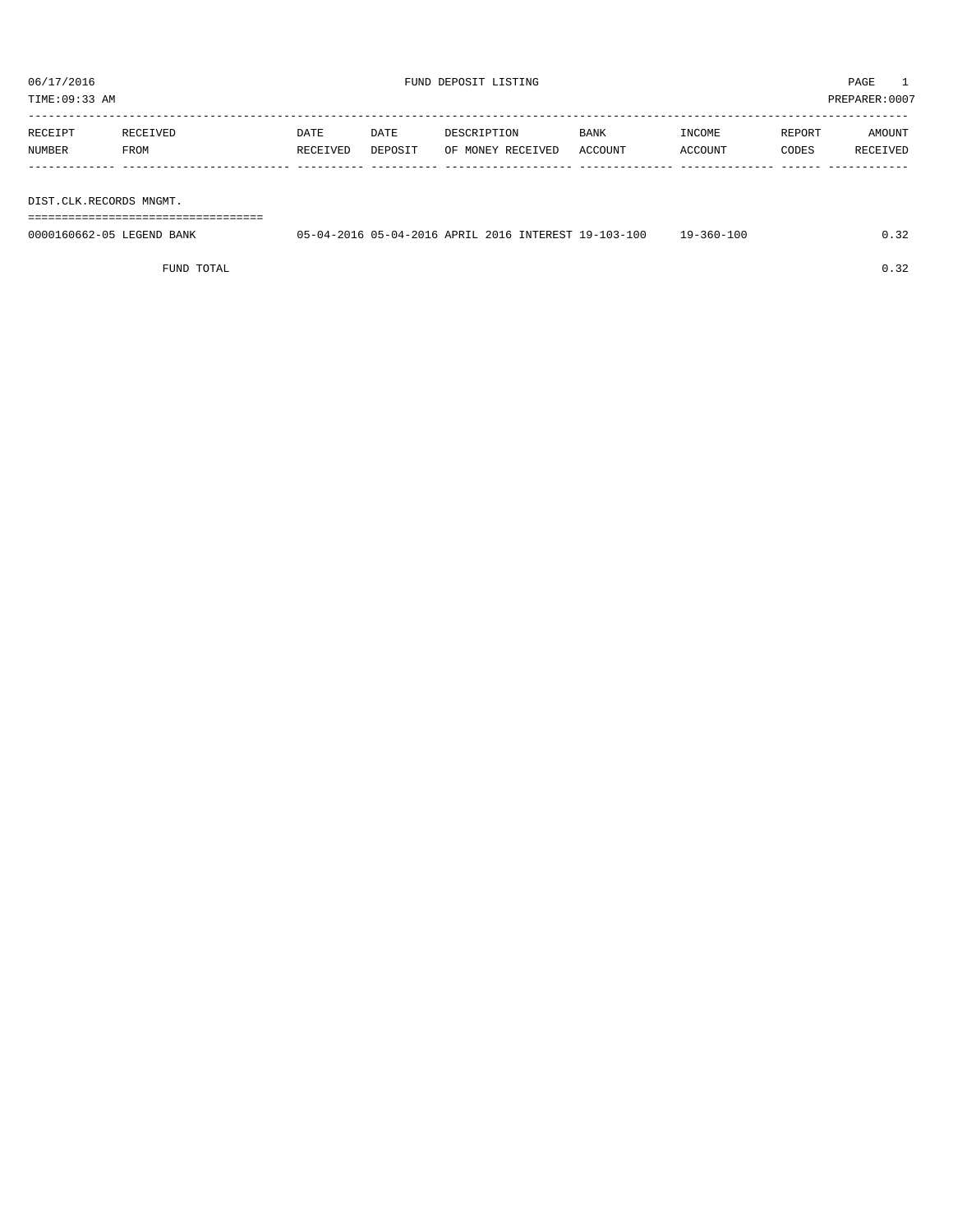TIME:09:33 AM PREPARER:0007

| RECEIPT | <b>RECEIVED</b> | DATE     | DATE    | DESCRIPTION       | <b>BANK</b> | INCOME  | REPORT | AMOUNT          |
|---------|-----------------|----------|---------|-------------------|-------------|---------|--------|-----------------|
| NUMBER  | FROM<br>_____   | RECEIVED | DEPOSIT | OF MONEY RECEIVED | ACCOUNT     | ACCOUNT | CODES  | <b>RECEIVED</b> |
|         |                 |          |         |                   |             |         |        |                 |

COUNTY OFFICES REC.MNGMT.

| 0000160662-06 LEGEND BANK  | 05-04-2016 05-04-2016 APRIL 2016 INTEREST 20-103-100 |                  | 20-360-100       | 3.80   |
|----------------------------|------------------------------------------------------|------------------|------------------|--------|
| 0000160675-20 COUNTY CLERK | 05-10-2016 05-10-2016 JAN. 2016                      | $20 - 103 - 100$ | 20-370-135       | 470.26 |
| 0000160699-19 COUNTY CLERK | 05-17-2016 05-17-2016 FEB. 2016                      | $20 - 103 - 100$ | $20 - 370 - 135$ | 780.37 |
| 0000160708-20 COUNTY CLERK | 05-23-2016 05-23-2016 MAR. 2016                      | $20 - 103 - 100$ | $20 - 370 - 135$ | 902.47 |

FUND TOTAL 2,156.90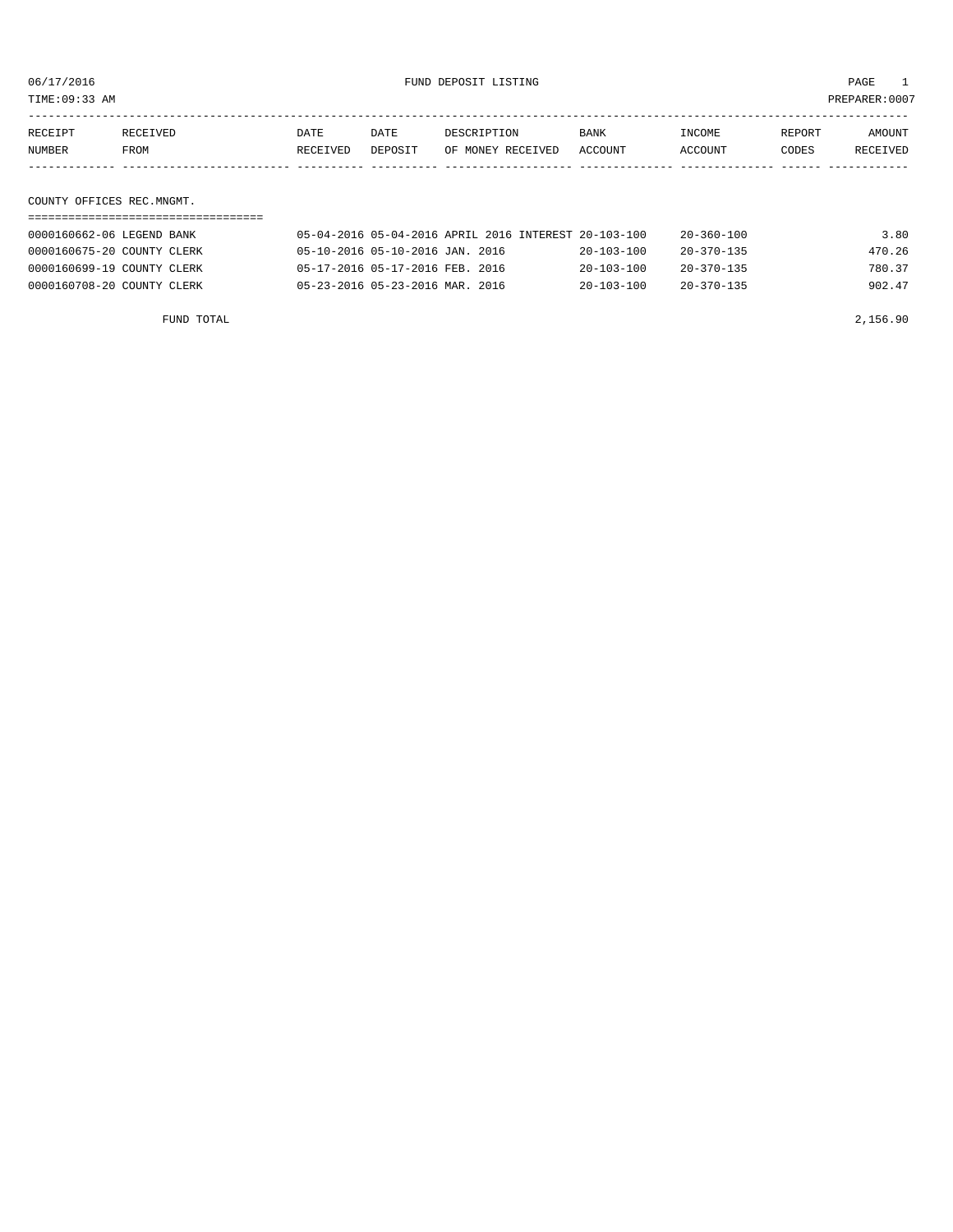06/17/2016 FUND DEPOSIT LISTING PAGE 1

| RECEIPT | <b>RECEIVED</b> | DATE            | DATE    | DESCRIPTION       | <b>BANK</b> | <b>TNCOME</b> | REPORT | AMOUNT          |
|---------|-----------------|-----------------|---------|-------------------|-------------|---------------|--------|-----------------|
| NUMBER  | FROM            | <b>RECEIVED</b> | DEPOSIT | OF MONEY RECEIVED | ACCOUNT     | ACCOUNT       | CODES  | <b>RECEIVED</b> |
|         |                 |                 |         |                   |             |               |        |                 |

FANNIN CO. R & B #1 FUND

| =====================================                                                        |                                 |                                  |                                                      |                  |                  |          |
|----------------------------------------------------------------------------------------------|---------------------------------|----------------------------------|------------------------------------------------------|------------------|------------------|----------|
| 0000160649-02 TEXPOOL                                                                        |                                 |                                  | 05-02-2016 05-02-2016 APRIL 2016 INTEREST 21-103-175 |                  | $21 - 360 - 100$ | 4.79     |
| 0000160658-02 APPRAISAL DISTRICT                                                             |                                 | 05-04-2016 05-04-2016 TAXES      |                                                      | $21 - 103 - 100$ | $21 - 310 - 110$ | 1,208.82 |
| 0000160658-07 APPRAISAL DISTRICT                                                             |                                 | 05-04-2016 05-04-2016 TAXES      |                                                      | $21 - 103 - 100$ | $21 - 310 - 120$ | 276.19   |
| 0000160659-02 TAX A/C                                                                        |                                 |                                  | 05-04-2016 05-04-2016 WEEK OF 4/29/16                | $21 - 103 - 100$ | $21 - 321 - 300$ | 1,520.35 |
| 0000160660-02 TAX A/C                                                                        |                                 |                                  | 05-04-2016 05-04-2016 WEEK OF 4/22/16                | $21 - 103 - 100$ | $21 - 321 - 300$ | 1,137.20 |
| 0000160662-07 LEGEND BANK                                                                    |                                 |                                  | 05-04-2016 05-04-2016 APRIL 2016 INTEREST 21-103-100 |                  | $21 - 360 - 100$ | 21.21    |
| 0000160665-01 MICHAEL MELTON                                                                 | 05-05-2016 05-05-2016 CULVERT   |                                  |                                                      | $21 - 103 - 100$ | $21 - 370 - 145$ | 567.20   |
| 0000160675-22 COUNTY CLERK                                                                   | 05-10-2016 05-10-2016 JAN. 2016 |                                  |                                                      | $21 - 103 - 100$ | $21 - 350 - 403$ | 891.91   |
| 0000160681-03 APPRAISAL DISTRICT                                                             | 05-11-2016 05-11-2016 TAXES     |                                  |                                                      | $21 - 103 - 100$ | $21 - 310 - 110$ | 1,928.82 |
| 0000160681-08 APPRAISAL DISTRICT                                                             | 05-11-2016 05-11-2016 TAXES     |                                  |                                                      | $21 - 103 - 100$ | $21 - 310 - 120$ | 224.04   |
| 0000160687-02 TAX A/C                                                                        |                                 |                                  | 05-12-2016 05-12-2016 WEEK OF 5/6/16                 | $21 - 103 - 100$ | $21 - 321 - 300$ | 1,685.43 |
| 0000160689-02 COMPTROLLER- STATE FISCAL 05-13-2016 05-13-2016 MAR. 2016 LOCAL SAL 21-103-100 |                                 |                                  |                                                      |                  | $21 - 318 - 160$ | 4,628.31 |
| 0000160699-21 COUNTY CLERK                                                                   |                                 | 05-17-2016 05-17-2016 FEB. 2016  |                                                      | $21 - 103 - 100$ | $21 - 350 - 403$ | 642.41   |
| 0000160700-01 TEXAS DEPT. OF PUBLIC SAF 05-18-2016 05-18-2016 DEBRIS REMOVAL                 |                                 |                                  |                                                      | $21 - 103 - 100$ | $21 - 330 - 200$ | 1,481.25 |
| 0000160702-02 APPRAISAL DISTRICT                                                             |                                 | 05-18-2016 05-18-2016 TAXES      |                                                      | $21 - 103 - 100$ | $21 - 310 - 110$ | 690.06   |
| 0000160702-07 APPRAISAL DISTRICT                                                             | 05-18-2016 05-18-2016 TAXES     |                                  |                                                      | $21 - 103 - 100$ | $21 - 310 - 120$ | 157.31   |
| 0000160707-01 N-TEX SAND & GRAVEL                                                            | 05-20-2016 05-20-2016 CULVERTS  |                                  |                                                      | $21 - 103 - 100$ | $21 - 370 - 145$ | 1,485.00 |
| 0000160708-22 COUNTY CLERK                                                                   | 05-23-2016 05-23-2016 MAR. 2016 |                                  |                                                      | $21 - 103 - 100$ | $21 - 350 - 403$ | 1,613.78 |
| 0000160720-01 USDA FOREST SERVICE                                                            |                                 | 05-24-2016 05-24-2016 GRASSLANDS |                                                      | $21 - 103 - 100$ | $21 - 318 - 120$ | 513.15   |
| 0000160721-03 APPRAISAL DISTRICT                                                             |                                 | 05-25-2016 05-25-2016 TAXES      |                                                      | $21 - 103 - 100$ | $21 - 310 - 110$ | 861.76   |
| 0000160721-08 APPRAISAL DISTRICT                                                             |                                 | 05-25-2016 05-25-2016 TAXES      |                                                      | $21 - 103 - 100$ | $21 - 310 - 120$ | 390.10   |
| 0000160722-02 TAX A/C                                                                        |                                 |                                  | 05-26-2016 05-26-2016 WEEK OF 5/13/16                | $21 - 103 - 100$ | $21 - 321 - 300$ | 2.04     |
| 0000160723-02 TAX A/C                                                                        |                                 |                                  | 05-26-2016 05-26-2016 WEEK OF 5/6/16                 | $21 - 103 - 100$ | $21 - 321 - 300$ | 4.08     |
| 0000160724-02 TAX A/C                                                                        |                                 |                                  | 05-26-2016 05-26-2016 WEEK OF 4/29/16                | $21 - 103 - 100$ | $21 - 321 - 300$ | 16.30    |
| 0000160725-02 TAX A/C                                                                        |                                 |                                  | 05-26-2016 05-26-2016 WEEK OF 5/20/16                | $21 - 103 - 100$ | $21 - 321 - 300$ | 1,147.39 |
| 0000160729-02 TAX A/C                                                                        |                                 |                                  | 05-26-2016 05-26-2016 WEEK OF 5/13/16                | $21 - 103 - 100$ | $21 - 321 - 300$ | 1,279.86 |

FUND TOTAL 24,378.76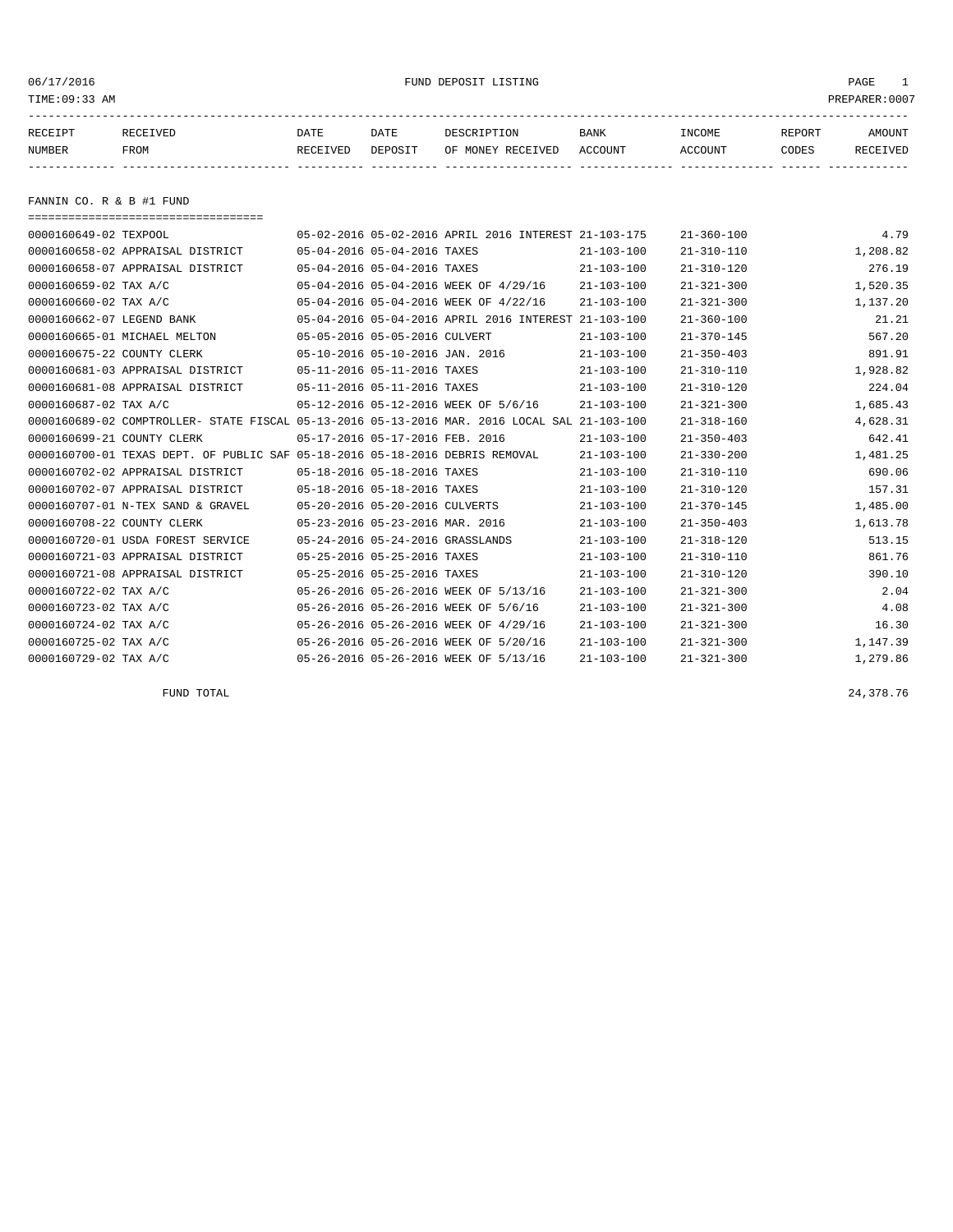## 06/17/2016 FUND DEPOSIT LISTING PAGE 1

| RECEIPT | <b>RECEIVED</b> | DATE     | DATE    | DESCRIPTION       | <b>BANK</b> | <b>TNCOME</b>  | REPORT | AMOUNT          |
|---------|-----------------|----------|---------|-------------------|-------------|----------------|--------|-----------------|
| NUMBER  | FROM            | RECEIVED | DEPOSIT | OF MONEY RECEIVED | ACCOUNT     | <b>ACCOUNT</b> | CODES  | <b>RECEIVED</b> |
|         |                 |          |         |                   |             |                |        |                 |

FANNIN CO. R & B #2 FUND

| -------------------------------------                                                        |                                                      |                  |                  |           |
|----------------------------------------------------------------------------------------------|------------------------------------------------------|------------------|------------------|-----------|
| 0000160649-03 TEXPOOL                                                                        | 05-02-2016 05-02-2016 APRIL 2016 INTEREST 22-103-175 |                  | $22 - 360 - 100$ | 104.83    |
| 0000160658-03 APPRAISAL DISTRICT                                                             | 05-04-2016 05-04-2016 TAXES                          | $22 - 103 - 100$ | $22 - 310 - 110$ | 1,408.12  |
| 0000160658-08 APPRAISAL DISTRICT                                                             | 05-04-2016 05-04-2016 TAXES                          | $22 - 103 - 100$ | $22 - 310 - 120$ | 321.73    |
| 0000160659-03 TAX A/C                                                                        | 05-04-2016 05-04-2016 WEEK OF 4/29/16                | $22 - 103 - 100$ | $22 - 321 - 300$ | 1,771.00  |
| 0000160660-03 TAX A/C                                                                        | 05-04-2016 05-04-2016 WEEK OF 4/22/16                | $22 - 103 - 100$ | $22 - 321 - 300$ | 1,324.69  |
| 0000160662-08 LEGEND BANK                                                                    | 05-04-2016 05-04-2016 APRIL 2016 INTEREST 22-103-100 |                  | $22 - 360 - 100$ | 14.14     |
| 0000160666-01 RUSSELL LOCHRIDGE                                                              | 05-06-2016 05-06-2016 CULVERT                        | $22 - 103 - 100$ | $22 - 370 - 145$ | 187.50    |
| 0000160667-01 DEBBIE PENDER                                                                  | 05-06-2016 05-06-2016 CULVERT                        | $22 - 103 - 100$ | $22 - 370 - 145$ | 150.00    |
| 0000160672-04 LONE STAR AUCTIONEERS, IN 05-09-2016 05-09-2016 ONLINE AUCTION PROC 22-103-100 |                                                      |                  | $22 - 364 - 163$ | 17,250.00 |
| 0000160675-23 COUNTY CLERK                                                                   | 05-10-2016 05-10-2016 JAN. 2016                      | $22 - 103 - 100$ | $22 - 350 - 403$ | 1,038.96  |
| 0000160681-04 APPRAISAL DISTRICT                                                             | 05-11-2016 05-11-2016 TAXES                          | $22 - 103 - 100$ | $22 - 310 - 110$ | 2,246.81  |
| 0000160681-09 APPRAISAL DISTRICT                                                             | 05-11-2016 05-11-2016 TAXES                          | $22 - 103 - 100$ | $22 - 310 - 120$ | 260.98    |
| 0000160682-01 RONALD THOMAS                                                                  | 05-11-2016 05-11-2016 CULVERTS                       | $22 - 103 - 100$ | $22 - 370 - 145$ | 375.00    |
| 0000160687-03 TAX A/C                                                                        | 05-12-2016 05-12-2016 WEEK OF 5/6/16                 | $22 - 103 - 100$ | $22 - 321 - 300$ | 1,963.29  |
| 0000160689-03 COMPTROLLER- STATE FISCAL 05-13-2016 05-13-2016 MAR. 2016 LOCAL SAL 22-103-100 |                                                      |                  | $22 - 318 - 160$ | 5,391.37  |
| 0000160695-01 SARA CAMPBELL                                                                  | 05-16-2016 05-16-2016 CULVERT                        | $22 - 103 - 100$ | $22 - 370 - 145$ | 187.50    |
| 0000160699-22 COUNTY CLERK                                                                   | 05-17-2016 05-17-2016 FEB. 2016                      | $22 - 103 - 100$ | $22 - 350 - 403$ | 748.33    |
| 0000160702-03 APPRAISAL DISTRICT                                                             | 05-18-2016 05-18-2016 TAXES                          | $22 - 103 - 100$ | $22 - 310 - 110$ | 803.82    |
| 0000160702-08 APPRAISAL DISTRICT                                                             | 05-18-2016 05-18-2016 TAXES                          | $22 - 103 - 100$ | $22 - 310 - 120$ | 183.24    |
| 0000160704-01 SUYAPA LOPEZ                                                                   | 05-19-2016 05-19-2016 CULVERT                        | $22 - 103 - 100$ | $22 - 370 - 145$ | 230.00    |
| 0000160708-23 COUNTY CLERK                                                                   | 05-23-2016 05-23-2016 MAR. 2016                      | $22 - 103 - 100$ | $22 - 350 - 403$ | 1,879.84  |
| 0000160720-02 USDA FOREST SERVICE                                                            | 05-24-2016 05-24-2016 GRASSLANDS                     | $22 - 103 - 100$ | $22 - 318 - 120$ | 597.75    |
| 0000160721-04 APPRAISAL DISTRICT                                                             | 05-25-2016 05-25-2016 TAXES                          | $22 - 103 - 100$ | $22 - 310 - 110$ | 1,003.84  |
| 0000160721-09 APPRAISAL DISTRICT                                                             | 05-25-2016 05-25-2016 TAXES                          | $22 - 103 - 100$ | $22 - 310 - 120$ | 454.42    |
| 0000160722-03 TAX A/C                                                                        | 05-26-2016 05-26-2016 WEEK OF 5/13/16                | $22 - 103 - 100$ | $22 - 321 - 300$ | 2.37      |
| 0000160723-03 TAX A/C                                                                        | 05-26-2016 05-26-2016 WEEK OF 5/6/16                 | $22 - 103 - 100$ | $22 - 321 - 300$ | 4.75      |
| 0000160724-03 TAX A/C                                                                        | 05-26-2016 05-26-2016 WEEK OF 4/29/16                | $22 - 103 - 100$ | $22 - 321 - 300$ | 18.99     |
| 0000160725-03 TAX A/C                                                                        | 05-26-2016 05-26-2016 WEEK OF 5/20/16                | $22 - 103 - 100$ | $22 - 321 - 300$ | 1,336.56  |
| 0000160729-03 TAX A/C                                                                        | 05-26-2016 05-26-2016 WEEK OF 5/13/16                | $22 - 103 - 100$ | $22 - 321 - 300$ | 1,490.87  |

FUND TOTAL  $42,750.70$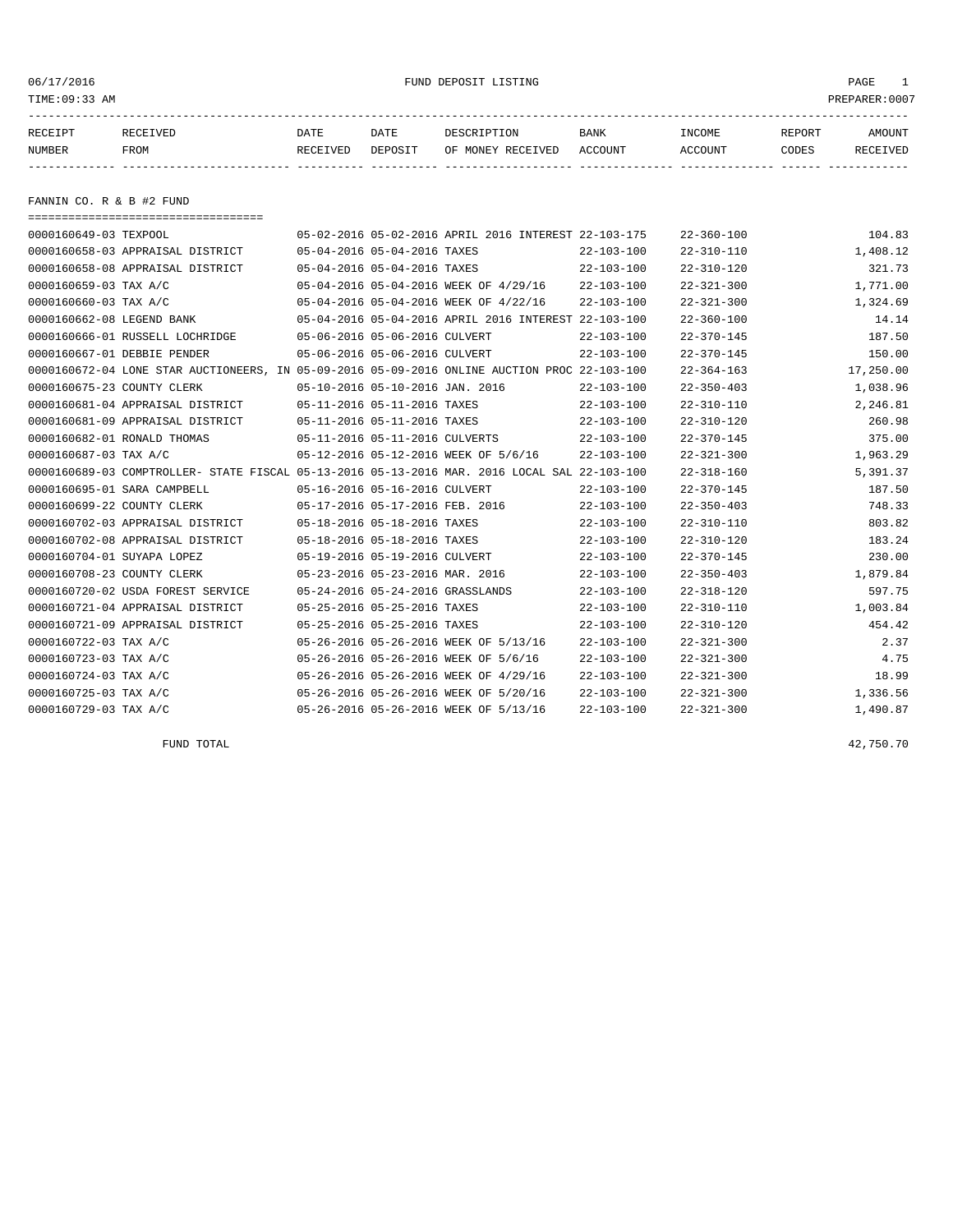06/17/2016 FUND DEPOSIT LISTING PAGE 1

| RECEIPT | <b>RECEIVED</b> | DATE     | DATE    | DESCRIPTION          | <b>BANK</b>    | INCOME  | <b>REPORT</b> | AMOUNT          |
|---------|-----------------|----------|---------|----------------------|----------------|---------|---------------|-----------------|
| NUMBER  | FROM            | RECEIVED | DEPOSIT | RECEIVED<br>OF MONEY | <b>ACCOUNT</b> | ACCOUNT | CODES         | <b>RECEIVED</b> |
|         |                 |          |         |                      |                |         |               |                 |

FANNIN CO. R & B #3 FUND

| ======================================                                                       |                                  |                                                      |                  |                  |            |
|----------------------------------------------------------------------------------------------|----------------------------------|------------------------------------------------------|------------------|------------------|------------|
| 0000160649-04 TEXPOOL                                                                        |                                  | 05-02-2016 05-02-2016 APRIL 2016 INTEREST 23-103-175 |                  | $23 - 360 - 100$ | 63.08      |
| 0000160658-04 APPRAISAL DISTRICT                                                             | 05-04-2016 05-04-2016 TAXES      |                                                      | $23 - 103 - 100$ | $23 - 310 - 110$ | 2,112.18   |
| 0000160658-09 APPRAISAL DISTRICT                                                             | 05-04-2016 05-04-2016 TAXES      |                                                      | $23 - 103 - 100$ | $23 - 310 - 120$ | 482.59     |
|                                                                                              |                                  |                                                      |                  |                  |            |
| 0000160659-04 TAX A/C                                                                        |                                  | 05-04-2016 05-04-2016 WEEK OF 4/29/16                | $23 - 103 - 100$ | $23 - 321 - 300$ | 2,656.51   |
| 0000160660-04 TAX A/C                                                                        |                                  | 05-04-2016 05-04-2016 WEEK OF 4/22/16                | $23 - 103 - 100$ | $23 - 321 - 300$ | 1,987.04   |
| 0000160662-09 LEGEND BANK                                                                    |                                  | 05-04-2016 05-04-2016 APRIL 2016 INTEREST 23-103-100 |                  | $23 - 360 - 100$ | 32.53      |
| 0000160675-24 COUNTY CLERK                                                                   | 05-10-2016 05-10-2016 JAN. 2016  |                                                      | $23 - 103 - 100$ | $23 - 350 - 403$ | 1,558.43   |
| 0000160681-05 APPRAISAL DISTRICT                                                             | 05-11-2016 05-11-2016 TAXES      |                                                      | $23 - 103 - 100$ | $23 - 310 - 110$ | 3,370.22   |
| 0000160681-10 APPRAISAL DISTRICT                                                             | 05-11-2016 05-11-2016 TAXES      |                                                      | $23 - 103 - 100$ | $23 - 310 - 120$ | 391.47     |
| 0000160685-01 CODY REED                                                                      | 05-11-2016 05-11-2016 CULVERT    |                                                      | $23 - 103 - 100$ | $23 - 370 - 145$ | 379.50     |
| 0000160687-04 TAX A/C                                                                        |                                  | 05-12-2016 05-12-2016 WEEK OF 5/6/16                 | $23 - 103 - 100$ | $23 - 321 - 300$ | 2,944.95   |
| 0000160688-01 CITY OF HONEY GROVE                                                            | 05-12-2016 05-12-2016 FUEL       |                                                      | $23 - 103 - 100$ | $23 - 370 - 145$ | 57.31      |
| 0000160689-04 COMPTROLLER- STATE FISCAL 05-13-2016 05-13-2016 MAR. 2016 LOCAL SAL 23-103-100 |                                  |                                                      |                  | $23 - 318 - 160$ | 8,087.06   |
| 0000160699-23 COUNTY CLERK                                                                   | 05-17-2016 05-17-2016 FEB. 2016  |                                                      | $23 - 103 - 100$ | $23 - 350 - 403$ | 1,122.49   |
| 0000160700-02 TEXAS DEPT. OF PUBLIC SAF 05-18-2016 05-18-2016 DEBRIS REMOVAL                 |                                  |                                                      | $23 - 103 - 100$ | $23 - 330 - 200$ | 13,561.43  |
| 0000160702-04 APPRAISAL DISTRICT                                                             | 05-18-2016 05-18-2016 TAXES      |                                                      | $23 - 103 - 100$ | $23 - 310 - 110$ | 1,205.73   |
| 0000160702-09 APPRAISAL DISTRICT                                                             | 05-18-2016 05-18-2016 TAXES      |                                                      | $23 - 103 - 100$ | $23 - 310 - 120$ | 274.86     |
| 0000160708-24 COUNTY CLERK                                                                   | 05-23-2016 05-23-2016 MAR. 2016  |                                                      | $23 - 103 - 100$ | $23 - 350 - 403$ | 2,819.75   |
| 0000160713-01 PAUL LESTER WRECKER                                                            |                                  | 05-23-2016 05-23-2016 SALE OF SCRAP METAL 23-103-100 |                  | $23 - 370 - 130$ | 2,133.60   |
| 0000160719-01 TEXAS DEPT. OF PUBLIC SAF 05-23-2016 05-23-2016 DEBRIS REMOVAL                 |                                  |                                                      | $23 - 103 - 100$ | $23 - 330 - 200$ | 36, 301.31 |
| 0000160720-03 USDA FOREST SERVICE                                                            | 05-24-2016 05-24-2016 GRASSLANDS |                                                      | $23 - 103 - 100$ | $23 - 318 - 120$ | 896.63     |
| 0000160721-05 APPRAISAL DISTRICT                                                             | 05-25-2016 05-25-2016 TAXES      |                                                      | $23 - 103 - 100$ | $23 - 310 - 110$ | 1,505.75   |
| 0000160721-10 APPRAISAL DISTRICT                                                             | 05-25-2016 05-25-2016 TAXES      |                                                      | $23 - 103 - 100$ | $23 - 310 - 120$ | 681.62     |
| 0000160722-04 TAX A/C                                                                        |                                  | 05-26-2016 05-26-2016 WEEK OF 5/13/16                | $23 - 103 - 100$ | $23 - 321 - 300$ | 3.56       |
| 0000160723-04 TAX A/C                                                                        |                                  | 05-26-2016 05-26-2016 WEEK OF 5/6/16                 | $23 - 103 - 100$ | $23 - 321 - 300$ | 7.12       |
| 0000160724-04 TAX A/C                                                                        |                                  | 05-26-2016 05-26-2016 WEEK OF 4/29/16                | $23 - 103 - 100$ | $23 - 321 - 300$ | 28.49      |
| 0000160725-04 TAX A/C                                                                        |                                  | 05-26-2016 05-26-2016 WEEK OF 5/20/16                | $23 - 103 - 100$ | $23 - 321 - 300$ | 2,004.85   |
| 0000160729-04 TAX A/C                                                                        |                                  | 05-26-2016 05-26-2016 WEEK OF 5/13/16                | $23 - 103 - 100$ | $23 - 321 - 300$ | 2,236.31   |

FUND TOTAL  $88,906.37$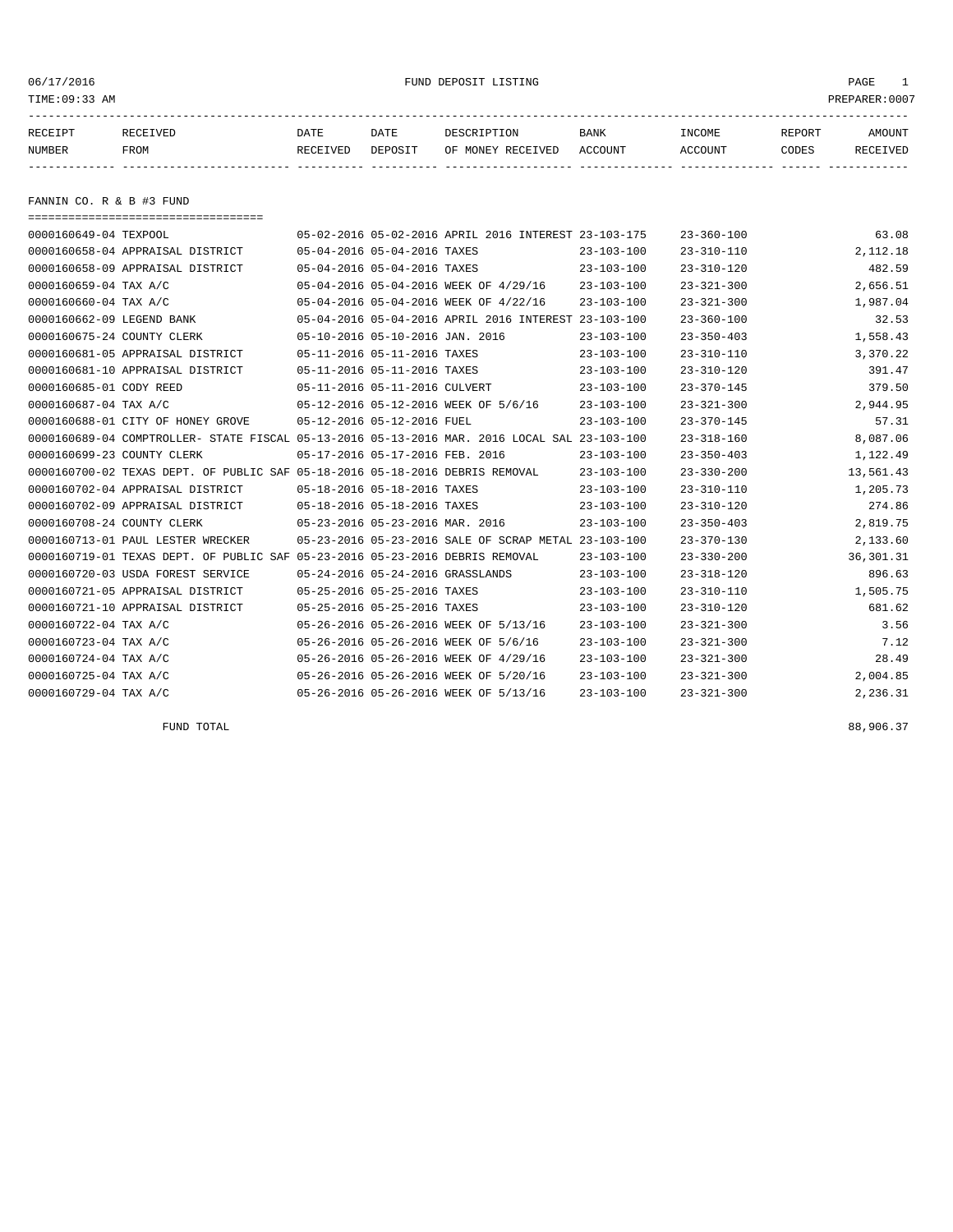06/17/2016 FUND DEPOSIT LISTING PAGE 1

| RECEIPT       | <b>RECEIVED</b> | DATE     | DATE    | DESCRIPTION       | <b>BANK</b> | <b>TNCOME</b> | REPORT | AMOUNT          |
|---------------|-----------------|----------|---------|-------------------|-------------|---------------|--------|-----------------|
| <b>NUMBER</b> | <b>FROM</b>     | RECEIVED | DEPOSIT | OF MONEY RECEIVED | ACCOUNT     | ACCOUNT       | CODES  | <b>RECEIVED</b> |
|               |                 |          |         |                   |             |               |        |                 |

FANNIN CO. R & B #4 FUND

|                            | ======================================                                                       |                               |                                  |                                                      |                  |                  |           |
|----------------------------|----------------------------------------------------------------------------------------------|-------------------------------|----------------------------------|------------------------------------------------------|------------------|------------------|-----------|
| 0000160649-05 TEXPOOL      |                                                                                              |                               |                                  | 05-02-2016 05-02-2016 APRIL 2016 INTEREST 24-103-175 |                  | $24 - 360 - 100$ | 90.84     |
|                            | 0000160658-05 APPRAISAL DISTRICT                                                             |                               | 05-04-2016 05-04-2016 TAXES      |                                                      | $24 - 103 - 100$ | $24 - 310 - 110$ | 1,202.30  |
|                            | 0000160658-10 APPRAISAL DISTRICT                                                             |                               | 05-04-2016 05-04-2016 TAXES      |                                                      | $24 - 103 - 100$ | $24 - 310 - 120$ | 274.70    |
| 0000160659-05 TAX A/C      |                                                                                              |                               |                                  | 05-04-2016 05-04-2016 WEEK OF 4/29/16                | 24-103-100       | $24 - 321 - 300$ | 1,512.14  |
| 0000160660-05 TAX A/C      |                                                                                              |                               |                                  | 05-04-2016 05-04-2016 WEEK OF 4/22/16                | $24 - 103 - 100$ | $24 - 321 - 300$ | 1,131.07  |
| 0000160662-10 LEGEND BANK  |                                                                                              |                               |                                  | 05-04-2016 05-04-2016 APRIL 2016 INTEREST 24-103-100 |                  | $24 - 360 - 100$ | 9.68      |
|                            | 0000160668-02 TAC PRIVATE SOURCE FUND 1 05-06-2016 05-06-2016 TRAVEL REIMBURSEMEN 24-103-100 |                               |                                  |                                                      |                  | $24 - 624 - 427$ | 667.40    |
| 0000160669-01 HILLARD HILL |                                                                                              | 05-06-2016 05-06-2016 CULVERT |                                  |                                                      | $24 - 103 - 100$ | $24 - 370 - 145$ | 620.00    |
|                            | 0000160670-01 STEVEN L. TAYLOR                                                               | 05-06-2016 05-06-2016 CULVERT |                                  |                                                      | $24 - 103 - 100$ | $24 - 370 - 145$ | 262.00    |
|                            | 0000160672-05 LONE STAR AUCTIONEERS, IN 05-09-2016 05-09-2016 ONLINE AUCTION PROC 24-103-100 |                               |                                  |                                                      |                  | $24 - 364 - 163$ | 38,025.00 |
| 0000160675-25 COUNTY CLERK |                                                                                              |                               | 05-10-2016 05-10-2016 JAN. 2016  |                                                      | $24 - 103 - 100$ | $24 - 350 - 403$ | 887.10    |
|                            | 0000160681-06 APPRAISAL DISTRICT                                                             |                               | 05-11-2016 05-11-2016 TAXES      |                                                      | $24 - 103 - 100$ | $24 - 310 - 110$ | 1,918.41  |
|                            | 0000160681-11 APPRAISAL DISTRICT                                                             | 05-11-2016 05-11-2016 TAXES   |                                  |                                                      | $24 - 103 - 100$ | $24 - 310 - 120$ | 222.84    |
| 0000160687-05 TAX A/C      |                                                                                              |                               |                                  | 05-12-2016 05-12-2016 WEEK OF 5/6/16                 | $24 - 103 - 100$ | $24 - 321 - 300$ | 1,676.33  |
|                            | 0000160689-05 COMPTROLLER- STATE FISCAL 05-13-2016 05-13-2016 MAR. 2016 LOCAL SAL 24-103-100 |                               |                                  |                                                      |                  | $24 - 318 - 160$ | 4,603.33  |
| 0000160699-24 COUNTY CLERK |                                                                                              |                               | 05-17-2016 05-17-2016 FEB. 2016  |                                                      | $24 - 103 - 100$ | $24 - 350 - 403$ | 638.94    |
|                            | 0000160702-05 APPRAISAL DISTRICT                                                             | 05-18-2016 05-18-2016 TAXES   |                                  |                                                      | $24 - 103 - 100$ | $24 - 310 - 110$ | 686.33    |
|                            | 0000160702-10 APPRAISAL DISTRICT                                                             | 05-18-2016 05-18-2016 TAXES   |                                  |                                                      | $24 - 103 - 100$ | $24 - 310 - 120$ | 156.45    |
| 0000160708-25 COUNTY CLERK |                                                                                              |                               | 05-23-2016 05-23-2016 MAR. 2016  |                                                      | $24 - 103 - 100$ | $24 - 350 - 403$ | 1,605.07  |
|                            | 0000160716-01 LINN PAPER STOCK CO., INC. 05-23-2016 05-23-2016 RECYCLED PAPER                |                               |                                  |                                                      | $24 - 103 - 100$ | $24 - 370 - 146$ | 1,701.00  |
|                            | 0000160720-04 USDA FOREST SERVICE                                                            |                               | 05-24-2016 05-24-2016 GRASSLANDS |                                                      | $24 - 103 - 100$ | $24 - 318 - 120$ | 510.39    |
|                            | 0000160721-06 APPRAISAL DISTRICT                                                             |                               | 05-25-2016 05-25-2016 TAXES      |                                                      | $24 - 103 - 100$ | $24 - 310 - 110$ | 857.11    |
|                            | 0000160721-11 APPRAISAL DISTRICT                                                             |                               | 05-25-2016 05-25-2016 TAXES      |                                                      | $24 - 103 - 100$ | $24 - 310 - 120$ | 387.99    |
| 0000160722-05 TAX A/C      |                                                                                              |                               |                                  | 05-26-2016 05-26-2016 WEEK OF 5/13/16                | $24 - 103 - 100$ | $24 - 321 - 300$ | 2.03      |
| 0000160723-05 TAX A/C      |                                                                                              |                               |                                  | 05-26-2016 05-26-2016 WEEK OF 5/6/16                 | $24 - 103 - 100$ | $24 - 321 - 300$ | 4.05      |
| 0000160724-05 TAX A/C      |                                                                                              |                               |                                  | 05-26-2016 05-26-2016 WEEK OF 4/29/16                | $24 - 103 - 100$ | $24 - 321 - 300$ | 16.22     |
| 0000160725-05 TAX A/C      |                                                                                              |                               |                                  | 05-26-2016 05-26-2016 WEEK OF 5/20/16                | $24 - 103 - 100$ | $24 - 321 - 300$ | 1,141.20  |
| 0000160729-05 TAX A/C      |                                                                                              |                               |                                  | 05-26-2016 05-26-2016 WEEK OF 5/13/16                | $24 - 103 - 100$ | $24 - 321 - 300$ | 1,272.96  |

FUND TOTAL  $62,082.88$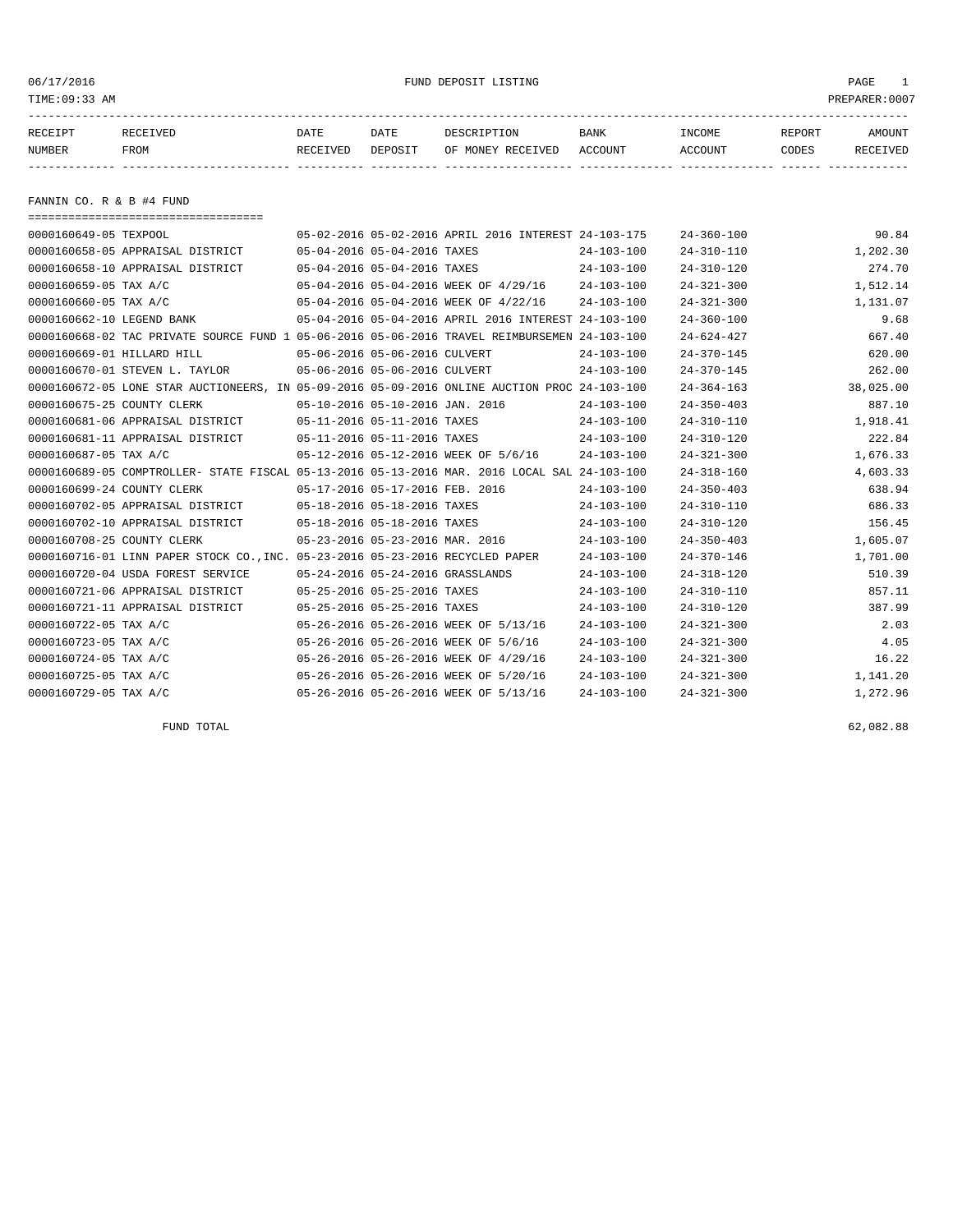TIME:09:33 AM PREPARER:0007

| RECEIPT | RECEIVED    | DATE     | DATE    | DESCRIPTION       | <b>BANK</b> | <b>TNCOME</b> | REPORT | AMOUNT   |
|---------|-------------|----------|---------|-------------------|-------------|---------------|--------|----------|
| NUMBER  | <b>FROM</b> | RECEIVED | DEPOSIT | OF MONEY RECEIVED | ACCOUNT     | ACCOUNT       | CODES  | RECEIVED |
|         |             |          |         |                   |             |               |        |          |

J.P.#1 JUST.CT.TECHNOLOGY

===================================

| 0000160662-11 LEGEND BANK | 05-04-2016 05-04-2016 APRIL 2016 INTEREST 26-103-100 |  |  | $26 - 360 - 100$ | 2.73 |
|---------------------------|------------------------------------------------------|--|--|------------------|------|
|                           |                                                      |  |  |                  |      |

FUND TOTAL 2.73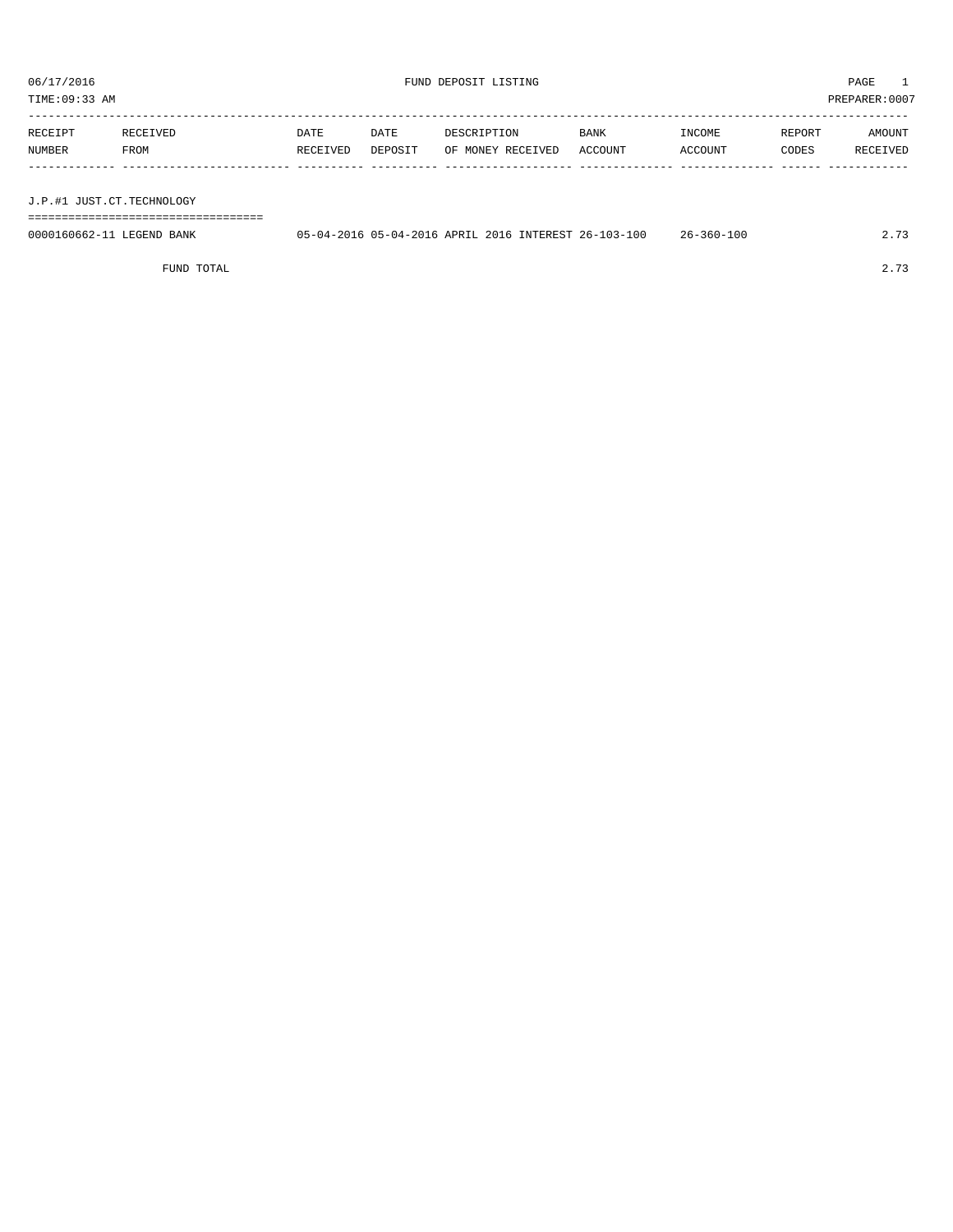TIME:09:33 AM PREPARER:0007

| RECEIPT       | RECEIVED | <b>DATE</b> | DATE    | DESCRIPTION       | BANK    | INCOME  | REPORT | AMOUNT   |
|---------------|----------|-------------|---------|-------------------|---------|---------|--------|----------|
| <b>NUMBER</b> | FROM     | RECEIVED    | DEPOSIT | OF MONEY RECEIVED | ACCOUNT | ACCOUNT | CODES  | RECEIVED |
|               |          |             |         |                   |         |         |        |          |

J.P.#2 JUST.CT.TECHNOLOGY

===================================

| 0000160662-12 LEGEND BANK |  |  | 05-04-2016 05-04-2016 APRIL 2016 INTEREST 27-103-100 | $27 - 360 - 100$ |  |
|---------------------------|--|--|------------------------------------------------------|------------------|--|
|                           |  |  |                                                      |                  |  |

FUND TOTAL  $0.57$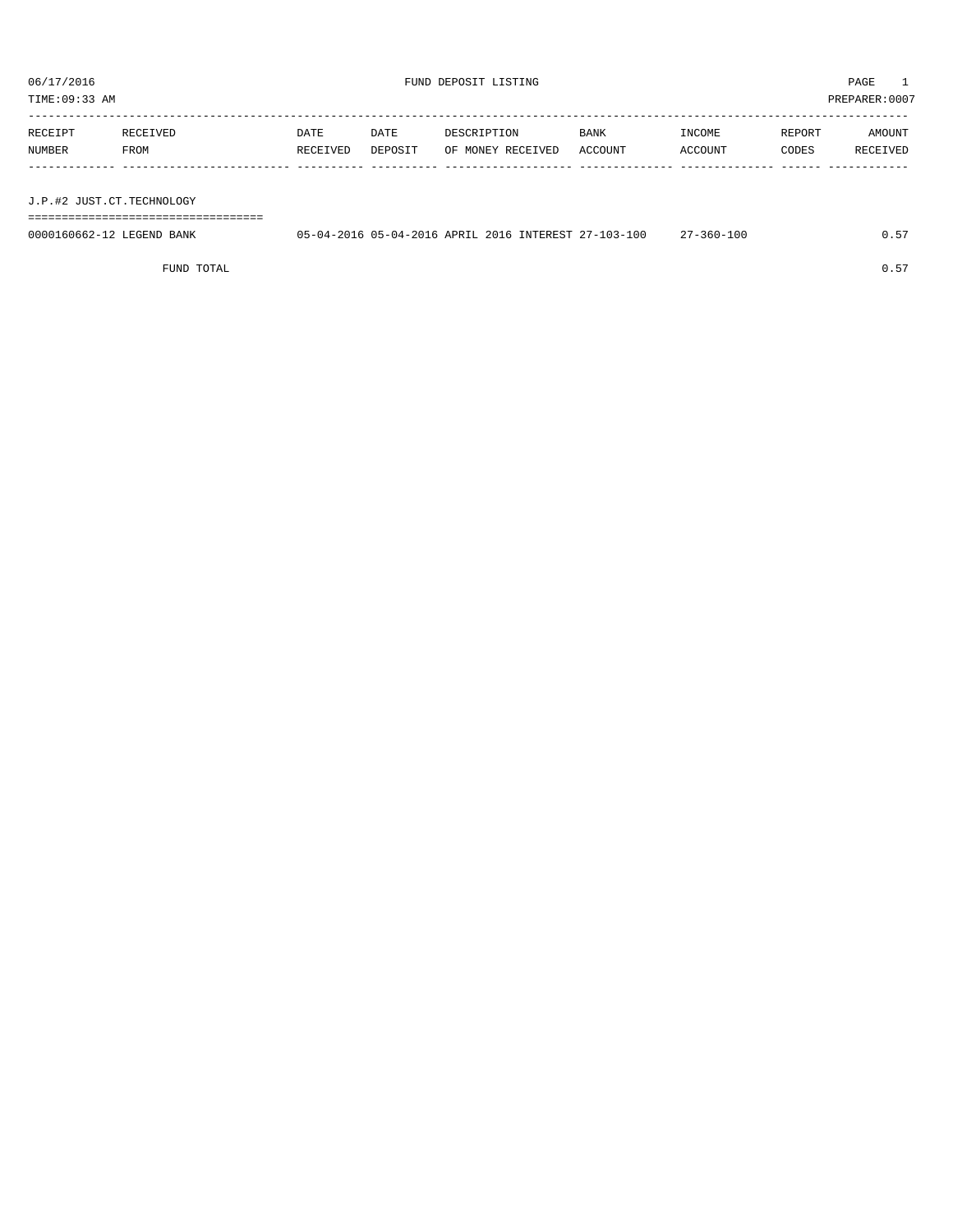TIME:09:33 AM PREPARER:0007

| RECEIPT | RECEIVED | DATE     | DATE    | DESCRIPTION               | <b>BANK</b> | INCOME  | REPORT | AMOUNT   |
|---------|----------|----------|---------|---------------------------|-------------|---------|--------|----------|
| NUMBER  | FROM     | RECEIVED | DEPOSIT | OF MONEY RECEIVED ACCOUNT |             | ACCOUNT | CODES  | RECEIVED |
|         |          |          |         |                           |             |         |        |          |

J.P.#3 JUST.CT.TECHNOLOGY

===================================

| 0000160662-13 LEGEND BANK | 05-04-2016 05-04-2016 APRIL 2016 INTEREST 28-103-100 |  | $28 - 360 - 100$ | .28 |
|---------------------------|------------------------------------------------------|--|------------------|-----|
|                           |                                                      |  |                  |     |

FUND TOTAL 0.28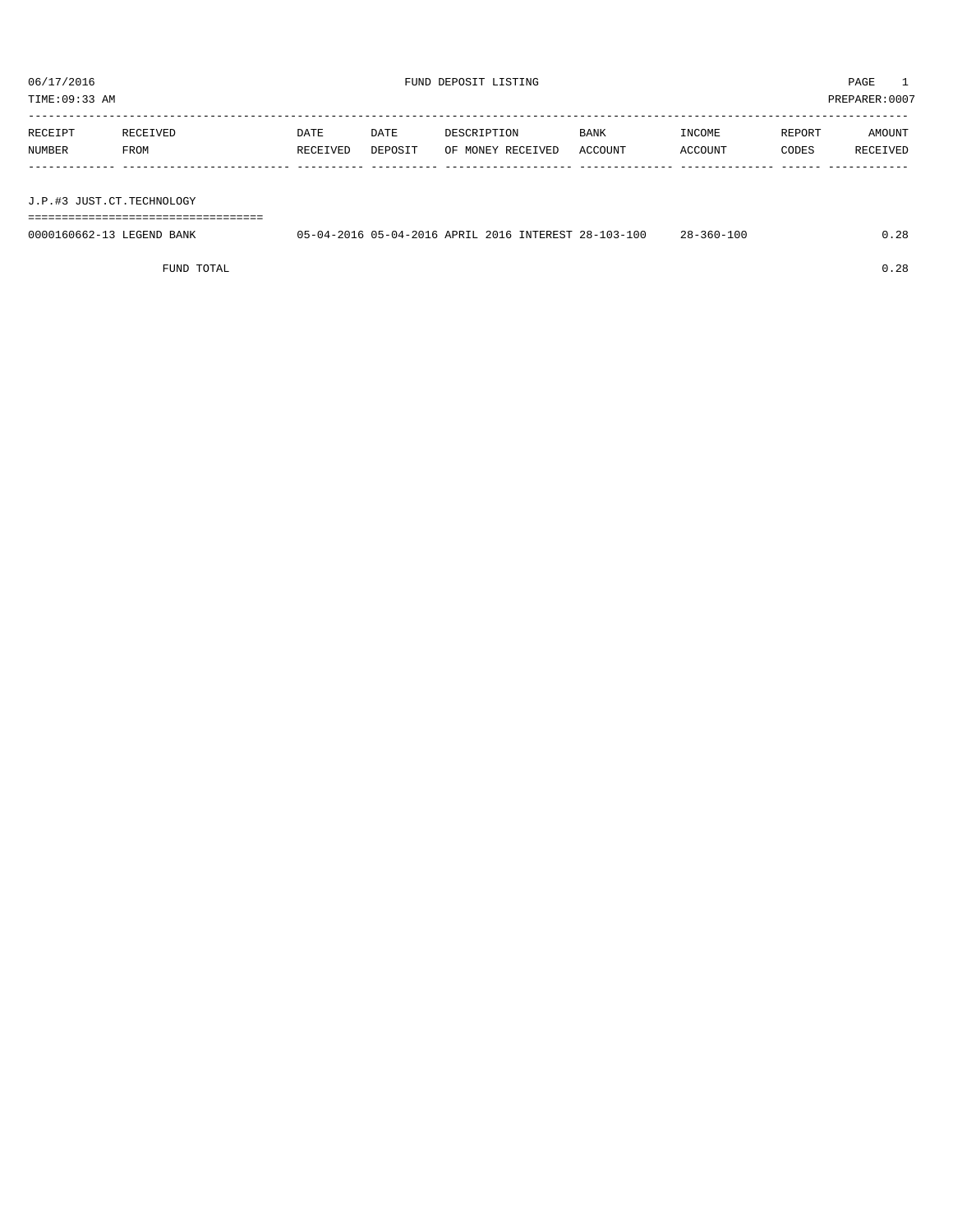| RECEIPT | RECEIVED    | DATE     | DATE    | DESCRIPTION       | <b>BANK</b> | INCOME  | REPORT | AMOUNT   |
|---------|-------------|----------|---------|-------------------|-------------|---------|--------|----------|
| NUMBER  | <b>FROM</b> | RECEIVED | DEPOSIT | OF MONEY RECEIVED | ACCOUNT     | ACCOUNT | CODES  | RECEIVED |
|         |             |          |         |                   |             |         |        |          |

## DISTRICT CT.RECORDS ARCHIVE

===================================

| 0000160662-14 LEGEND BANK | 05-04-2016 05-04-2016 APRIL 2016 INTEREST 34-103-100 |  |  | $34 - 360 - 100$ |  |
|---------------------------|------------------------------------------------------|--|--|------------------|--|
|                           |                                                      |  |  |                  |  |

FUND TOTAL  $1.02$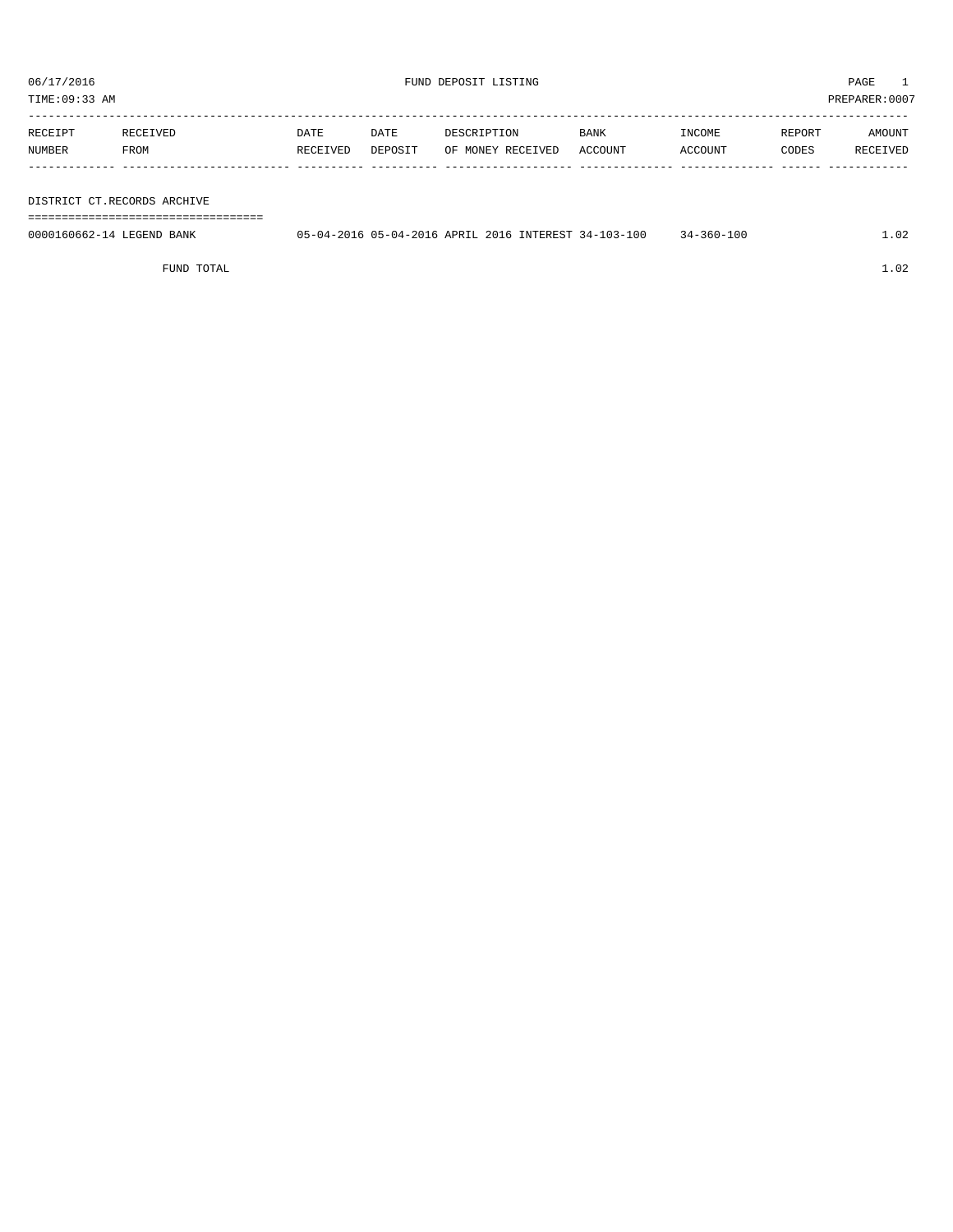TIME:09:33 AM PREPARER:0007

| RECEIPT | RECEIVED | DATE     | DATE    | DESCRIPTION       | <b>BANK</b>    | <b>NCOME</b>  | REPORT | NMOUNT          |
|---------|----------|----------|---------|-------------------|----------------|---------------|--------|-----------------|
| NUMBER  | FROM     | RECEIVED | DEPOSIT | OF MONEY RECEIVED | <b>ACCOUNT</b> | <b>CCOUNT</b> | CODES  | <b>RECEIVED</b> |
|         |          |          |         |                   |                |               |        |                 |

## LAW LIBRARY FUND

| 0000160662-15 LEGEND BANK  | 05-04-2016 05-04-2016 APRIL 2016 INTEREST 35-103-100 |                  | $35 - 360 - 100$ | 6.94   |
|----------------------------|------------------------------------------------------|------------------|------------------|--------|
| 0000160675-21 COUNTY CLERK | 05-10-2016 05-10-2016 JAN. 2016                      | $35 - 103 - 100$ | $35 - 340 - 403$ | 560.00 |
| 0000160699-20 COUNTY CLERK | 05-17-2016 05-17-2016 FEB. 2016                      | $35 - 103 - 100$ | $35 - 340 - 403$ | 490.00 |
| 0000160708-21 COUNTY CLERK | 05-23-2016 05-23-2016 MAR. 2016                      | $35 - 103 - 100$ | $35 - 340 - 403$ | 420.00 |

FUND TOTAL  $1,476.94$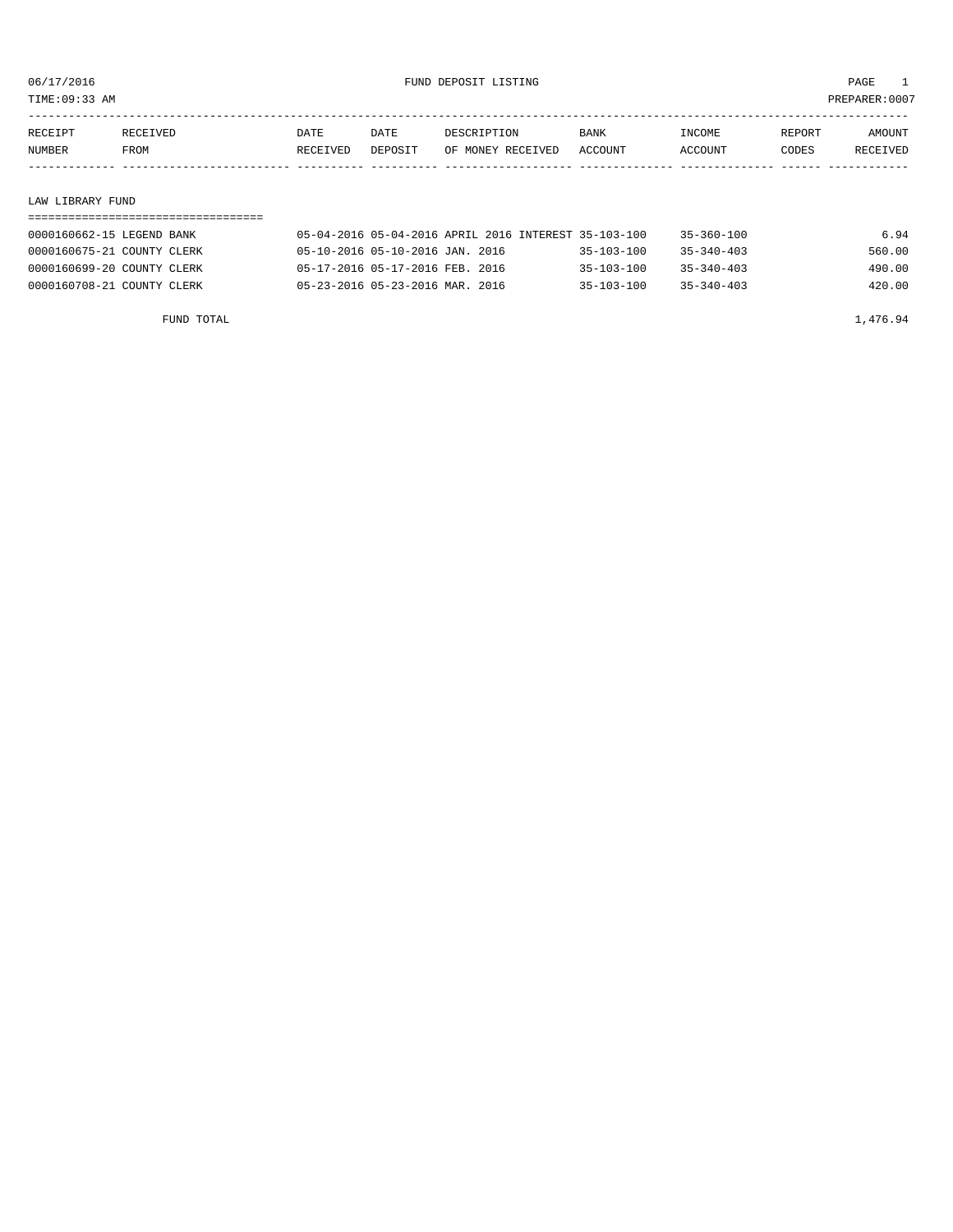TIME:09:33 AM PREPARER:0007

| RECEIPT | RECEIVED    | DATE     | DATE    | DESCRIPTION       | <b>BANK</b> | INCOME  | REPORT | AMOUNT   |
|---------|-------------|----------|---------|-------------------|-------------|---------|--------|----------|
| NUMBER  | <b>FROM</b> | RECEIVED | DEPOSIT | OF MONEY RECEIVED | ACCOUNT     | ACCOUNT | CODES  | RECEIVED |
|         |             |          |         |                   |             |         |        |          |

D.A. FEE ACCOUNT FUND

| 0000160646-01 CRIMINAL DISTRICT ATTORNE 05-02-2016 05-02-2016 CHECK FEES                     |                                   |                                                      | $36 - 103 - 136$ | $36 - 340 - 475$ | 360.01   |
|----------------------------------------------------------------------------------------------|-----------------------------------|------------------------------------------------------|------------------|------------------|----------|
| 0000160662-22 LEGEND BANK                                                                    |                                   | 05-04-2016 05-04-2016 APRIL 2016 INTEREST 36-103-136 |                  | $36 - 360 - 100$ | 0.03     |
| 0000160662-23 LEGEND BANK                                                                    |                                   | 05-04-2016 05-04-2016 APRIL 2016 INTEREST 36-103-236 |                  | $36 - 360 - 236$ | 0.06     |
| 0000160672-03 LONE STAR AUCTIONEERS, IN 05-09-2016 05-09-2016 ONLINE AUCTION PROC 36-103-236 |                                   |                                                      |                  | $36 - 352 - 200$ | 1,533.34 |
| 0000160683-01 FANNIN COUNTY CSCD                                                             | 05-11-2016 05-11-2016 BLOOD DRAWS |                                                      | $36 - 103 - 136$ | 36-370-130       | 42.10    |
|                                                                                              |                                   |                                                      |                  |                  |          |

FUND TOTAL  $1,935.54$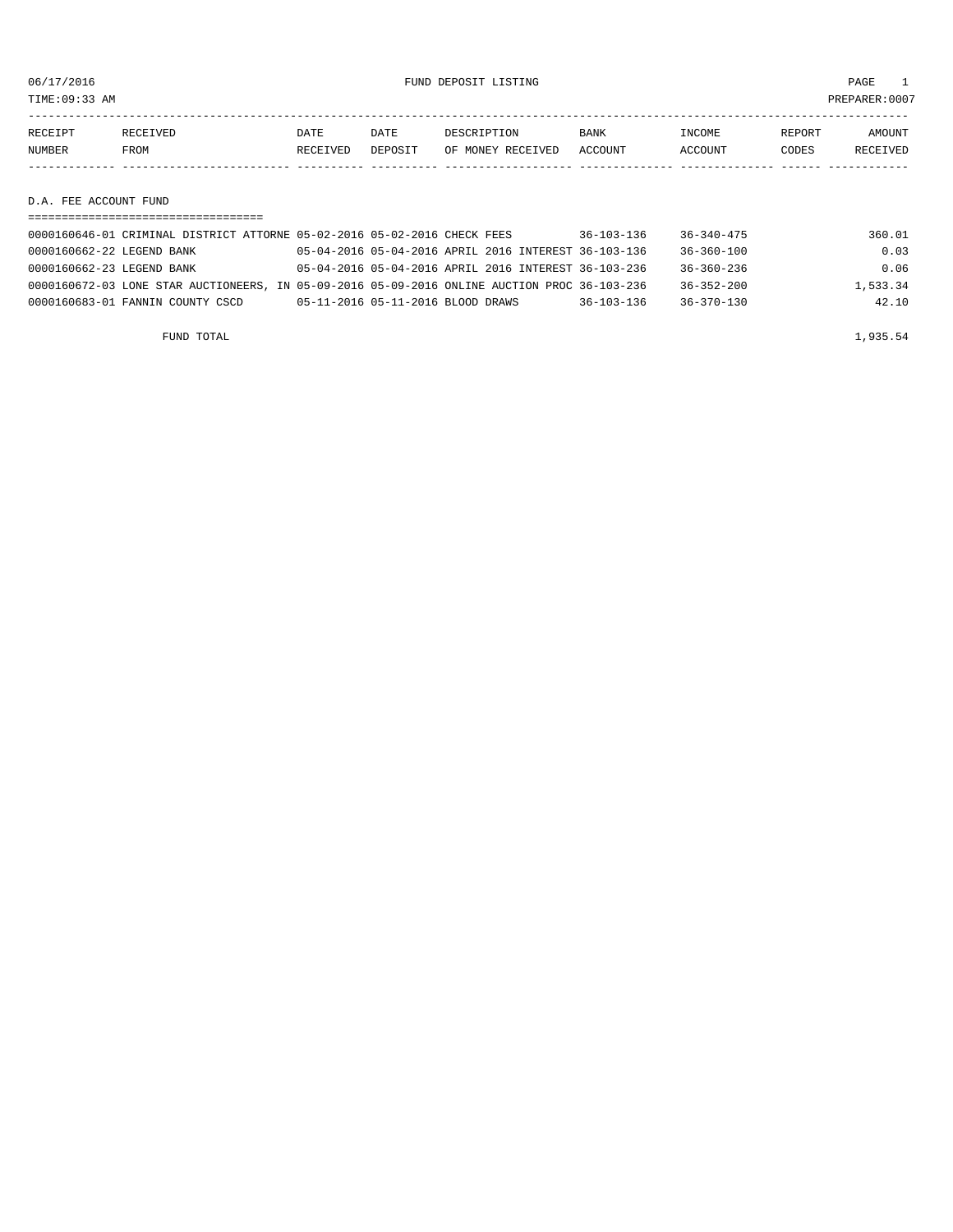| RECEIPT | RECEIVED | DATE     | DATE    | DESCRIPTION       | <b>BANK</b> | <b>INCOME</b> | <b>REPORT</b> | <b>AMOUNT</b>   |
|---------|----------|----------|---------|-------------------|-------------|---------------|---------------|-----------------|
| NUMBER  | FROM     | RECEIVED | DEPOSIT | OF MONEY RECEIVED | ACCOUNT     | ACCOUNT       | CODES         | <b>RECEIVED</b> |
|         |          |          |         |                   |             |               |               |                 |

## CONTRABAND SEIZURE

===================================

| 0000160662-24 LEGEND<br>BANK | $15 - 04 - 20$ | 16 05-04-2016 APRIL 2016 | INTEREST 37- | 102<br>. | 100<br>$360 -$ |  |
|------------------------------|----------------|--------------------------|--------------|----------|----------------|--|
|                              |                |                          |              |          |                |  |

FUND TOTAL 0.08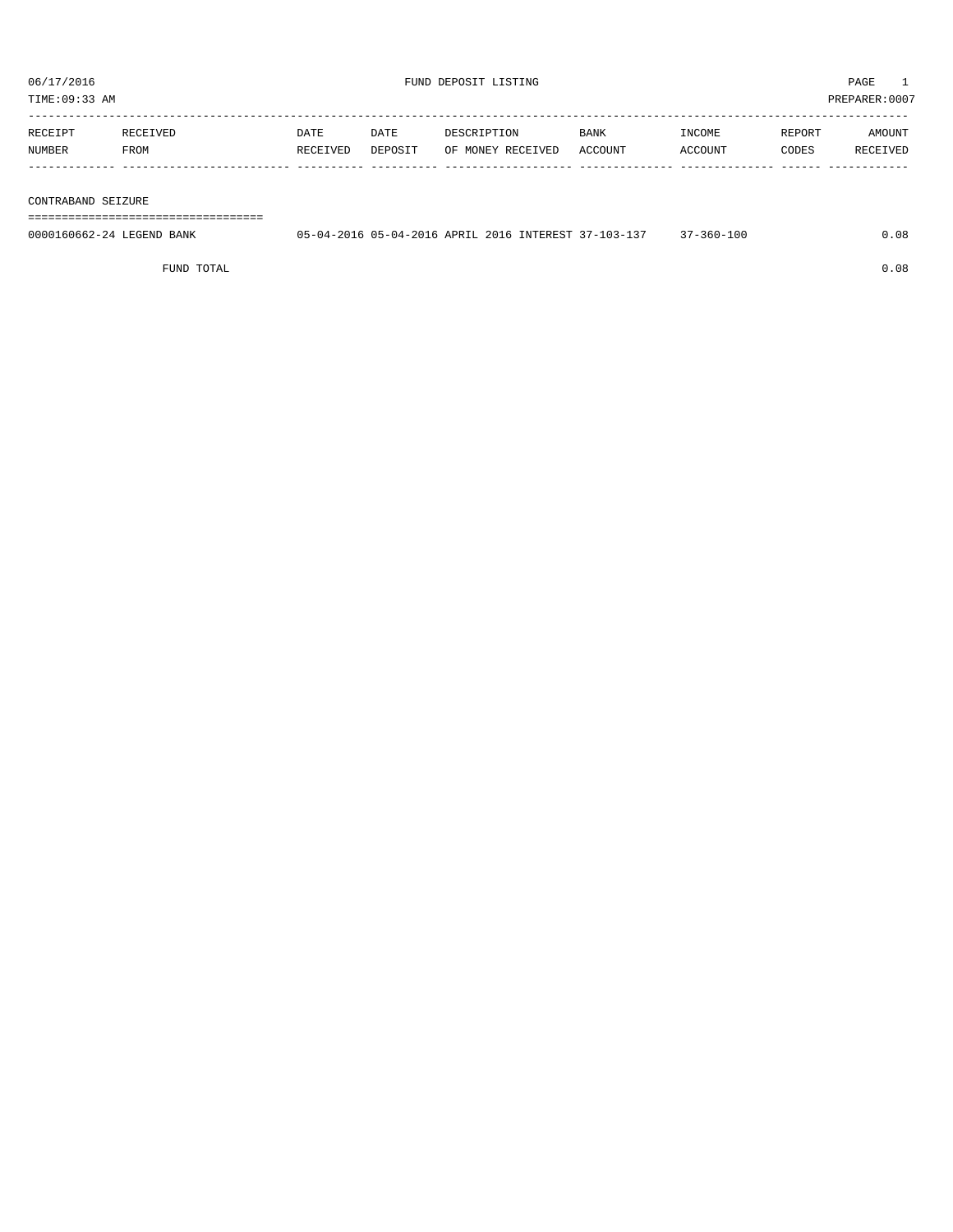TIME:09:33 AM PREPARER:0007

| RECEIPT | RECEIVED | DATE     | DATE    | DESCRIPTION       | <b>BANK</b> | INCOME         | REPORT | AMOUNT   |
|---------|----------|----------|---------|-------------------|-------------|----------------|--------|----------|
| NUMBER  | FROM     | RECEIVED | DEPOSIT | OF MONEY RECEIVED | ACCOUNT     | <b>ACCOUNT</b> | CODES  | RECEIVED |
|         |          |          |         |                   |             |                |        |          |

IHC CO-OP GIN

===================================

| 0000160649-06 TEXPOOL     | 05-02-2016 05-02-2016 APRIL 2016 INTEREST 38-103-175 |  | $38 - 360 - 100$ |  |
|---------------------------|------------------------------------------------------|--|------------------|--|
| 0000160662-16 LEGEND BANK | 05-04-2016 05-04-2016 APRIL 2016 INTEREST 38-103-100 |  | $38 - 360 - 100$ |  |

FUND TOTAL 5.09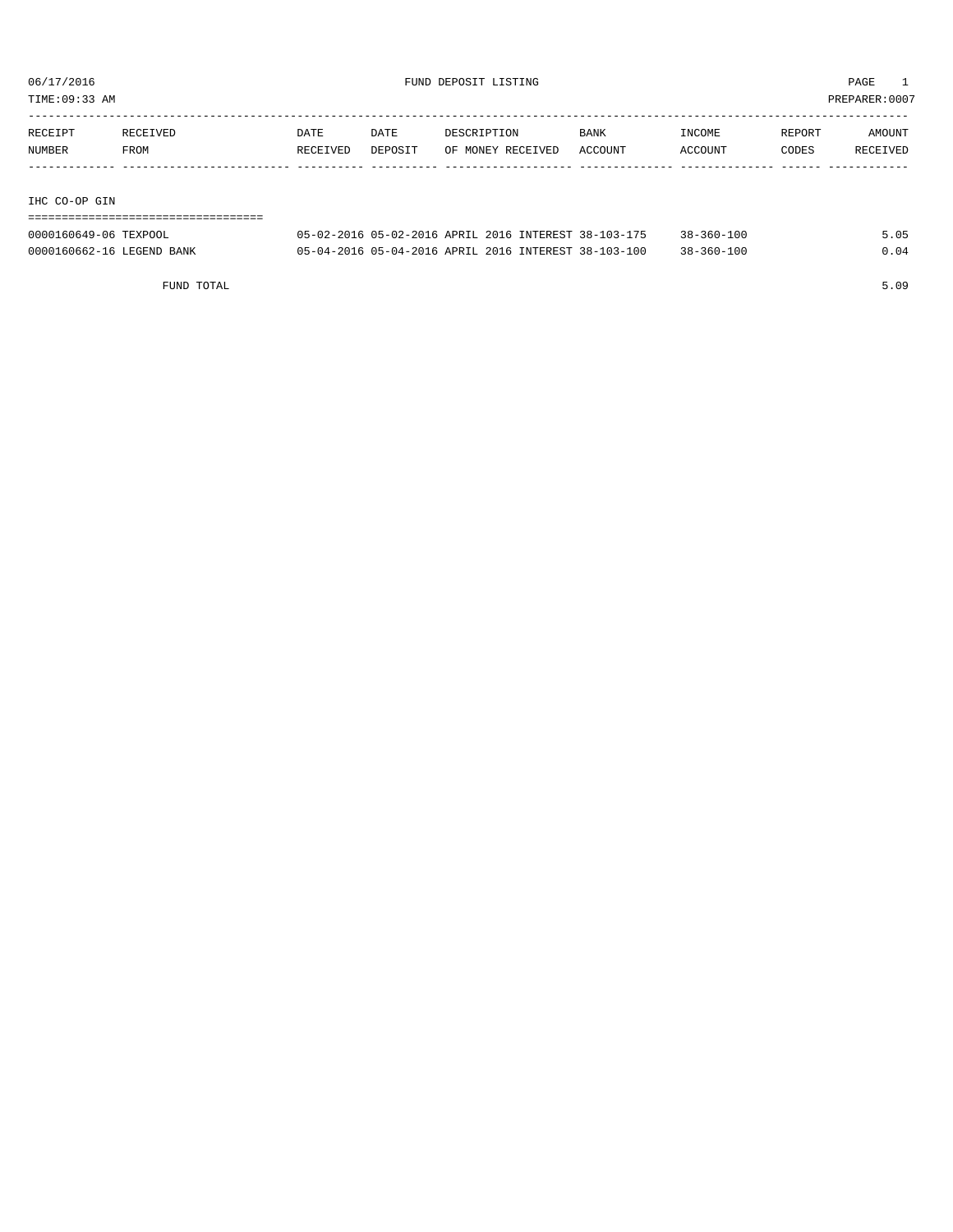TIME:09:33 AM PREPARER:0007

| RECEIPT | RECEIVED | DATE     | DATE    | DESCRIPTION       | <b>BANK</b> | INCOME  | REPORT | AMOUNT   |
|---------|----------|----------|---------|-------------------|-------------|---------|--------|----------|
| NUMBER  | FROM     | RECEIVED | DEPOSIT | OF MONEY RECEIVED | ACCOUNT     | ACCOUNT | CODES  | RECEIVED |
|         |          |          |         |                   |             |         |        |          |
|         |          |          |         |                   |             |         |        |          |

IHC B.R. COOPER

| ------------------------- |                                                      |  |                  |      |
|---------------------------|------------------------------------------------------|--|------------------|------|
| 0000160649-07 TEXPOOL     | 05-02-2016 05-02-2016 APRIL 2016 INTEREST 39-103-175 |  | $39 - 360 - 100$ | 1.75 |
| 0000160662-17 LEGEND BANK | 05-04-2016 05-04-2016 APRIL 2016 INTEREST 39-103-100 |  | $39 - 360 - 100$ | 0.61 |

FUND TOTAL 2.36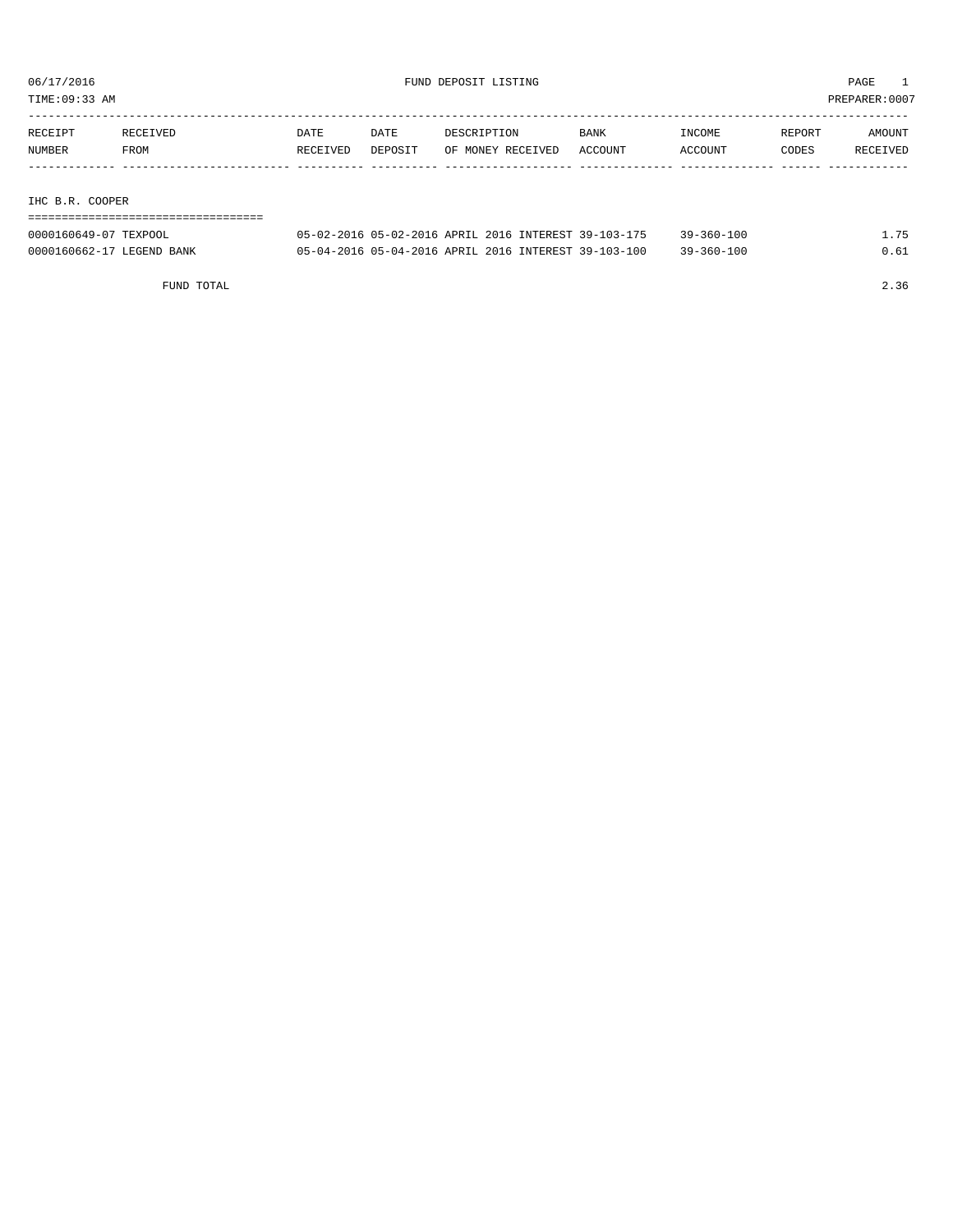06/17/2016 FUND DEPOSIT LISTING PAGE 1

| RECEIPT                    | RECEIVED | DATE     | DATE    | DESCRIPTION       | BANK    | INCOME  | REPORT | AMOUNT   |
|----------------------------|----------|----------|---------|-------------------|---------|---------|--------|----------|
| NUMBER                     | FROM     | RECEIVED | DEPOSIT | OF MONEY RECEIVED | ACCOUNT | ACCOUNT | CODES  | RECEIVED |
|                            |          |          |         |                   |         |         |        |          |
|                            |          |          |         |                   |         |         |        |          |
| CO.& DIST.COURT TECHNOLOGY |          |          |         |                   |         |         |        |          |

## ===================================

| 0000160675-26 COUNTY CLERK | 05-10-2016 05-10-2016 JAN. 2016 | $51 - 103 - 100$<br>$51 - 370 - 440$ | 70.60  |
|----------------------------|---------------------------------|--------------------------------------|--------|
| 0000160699-25 COUNTY CLERK | 05-17-2016 05-17-2016 FEB. 2016 | $51 - 103 - 100$<br>$51 - 370 - 440$ | 90.88  |
| 0000160708-26 COUNTY CLERK | 05-23-2016 05-23-2016 MAR. 2016 | $51 - 103 - 100$<br>$51 - 370 - 440$ | 122.42 |

FUND TOTAL 283.90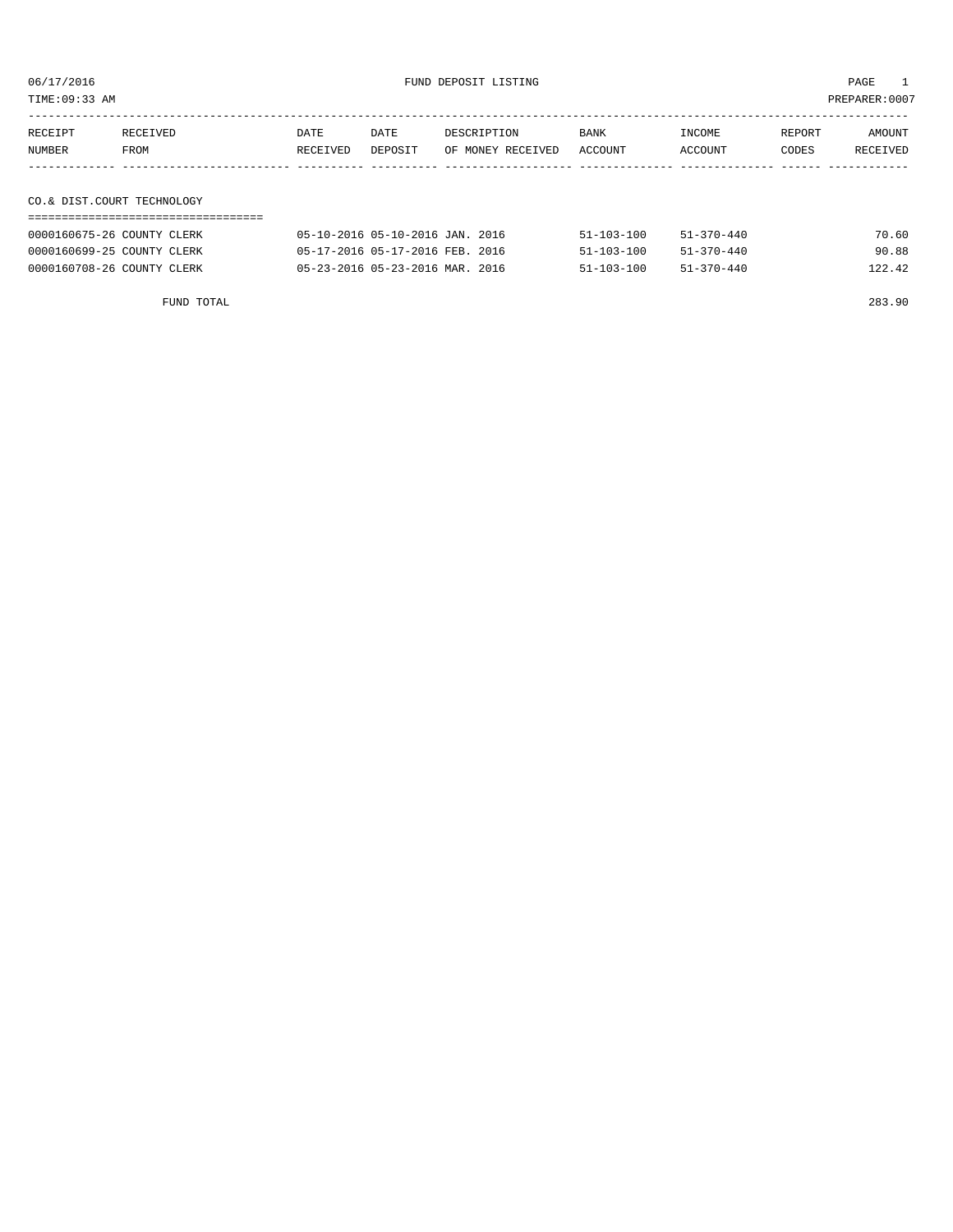TIME:09:33 AM PREPARER:0007

| <b>NUMBER</b> | FROM            | RECEIVED | DEPOSIT | OF MONEY RECEIVED | ACCOUNT | ACCOUNT | CODES  | <b>RECEIVED</b> |
|---------------|-----------------|----------|---------|-------------------|---------|---------|--------|-----------------|
| RECEIPT       | <b>RECEIVED</b> | DATE     | DATE    | DESCRIPTION       | BANK    | TNCOME. | REPORT | AMOUNT          |
|               |                 |          |         |                   |         |         |        |                 |

## COURT RECORDS PRESERVATION

| 0000160662-18 LEGEND BANK  | 05-04-2016 05-04-2016 APRIL 2016 INTEREST 52-103-100 |                  | 52-360-100       | 1.83   |
|----------------------------|------------------------------------------------------|------------------|------------------|--------|
| 0000160675-27 COUNTY CLERK | 05-10-2016 05-10-2016 JAN. 2016                      | 52-103-100       | 52-370-133       | 90.00  |
| 0000160699-26 COUNTY CLERK | 05-17-2016 05-17-2016 FEB. 2016                      | $52 - 103 - 100$ | $52 - 370 - 133$ | 130.00 |
| 0000160708-27 COUNTY CLERK | 05-23-2016 05-23-2016 MAR. 2016                      | $52 - 103 - 100$ | $52 - 370 - 133$ | 110.00 |

FUND TOTAL 331.83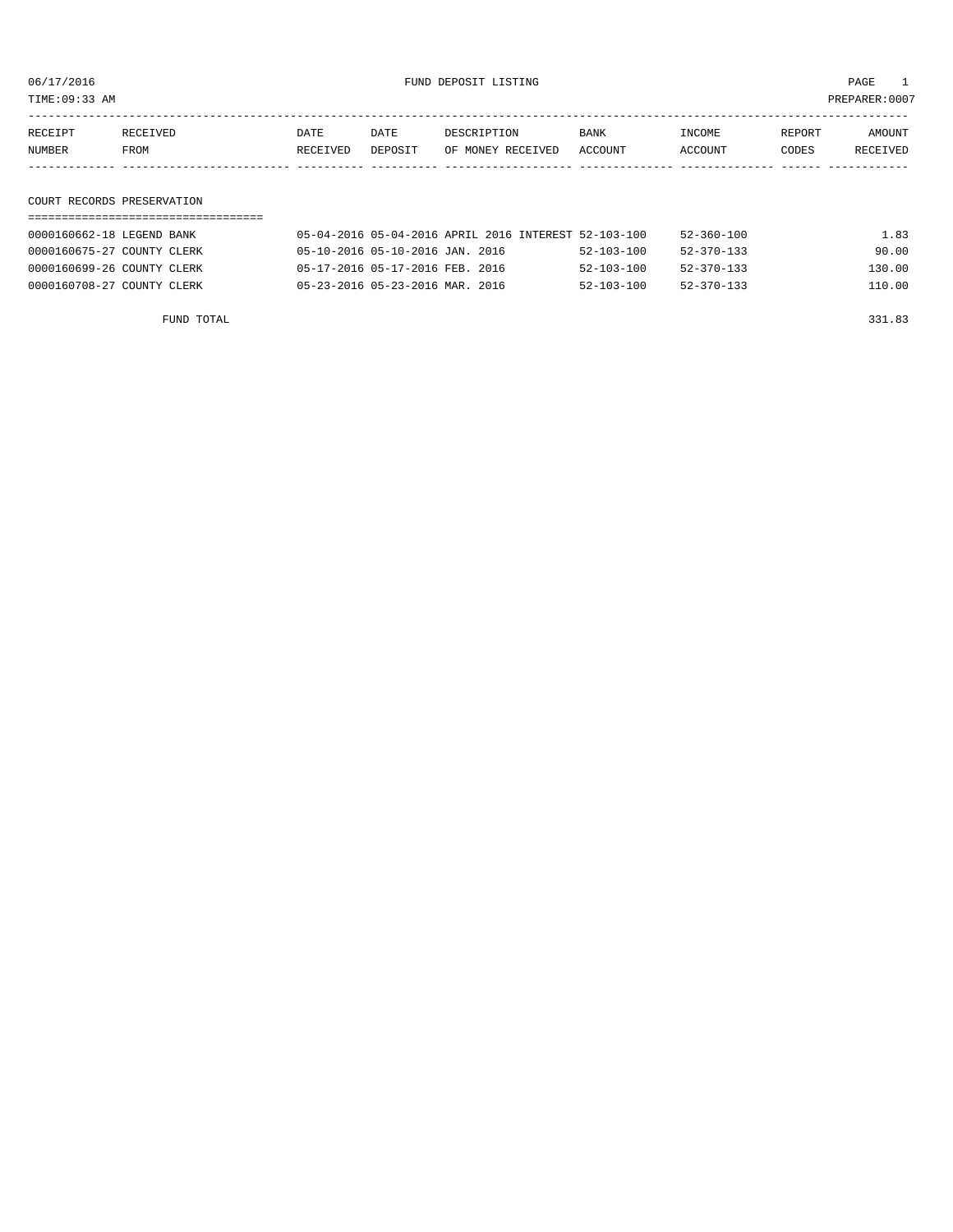| TIME:09:33 AM            |          |          |         |                   |             |         |        | PREPARER: 0007 |
|--------------------------|----------|----------|---------|-------------------|-------------|---------|--------|----------------|
| RECEIPT                  | RECEIVED | DATE     | DATE    | DESCRIPTION       | <b>BANK</b> | INCOME  | REPORT | AMOUNT         |
| NUMBER                   | FROM     | RECEIVED | DEPOSIT | OF MONEY RECEIVED | ACCOUNT     | ACCOUNT | CODES  | RECEIVED       |
|                          |          |          |         |                   |             |         |        |                |
|                          |          |          |         |                   |             |         |        |                |
| CO.CLERK RECORDS ARCHIVE |          |          |         |                   |             |         |        |                |
|                          |          |          |         |                   |             |         |        |                |

| 0000160675-28 COUNTY CLERK | 05-10-2016 05-10-2016 JAN. 2016 | $53 - 370 - 133$<br>$53 - 103 - 100$ | 5,170.00 |
|----------------------------|---------------------------------|--------------------------------------|----------|
| 0000160699-27 COUNTY CLERK | 05-17-2016 05-17-2016 FEB. 2016 | $53 - 370 - 133$<br>$53 - 103 - 100$ | 5,530.00 |
| 0000160708-28 COUNTY CLERK | 05-23-2016 05-23-2016 MAR. 2016 | $53 - 370 - 133$<br>$53 - 103 - 100$ | 6,400.00 |
|                            |                                 |                                      |          |

FUND TOTAL 17,100.00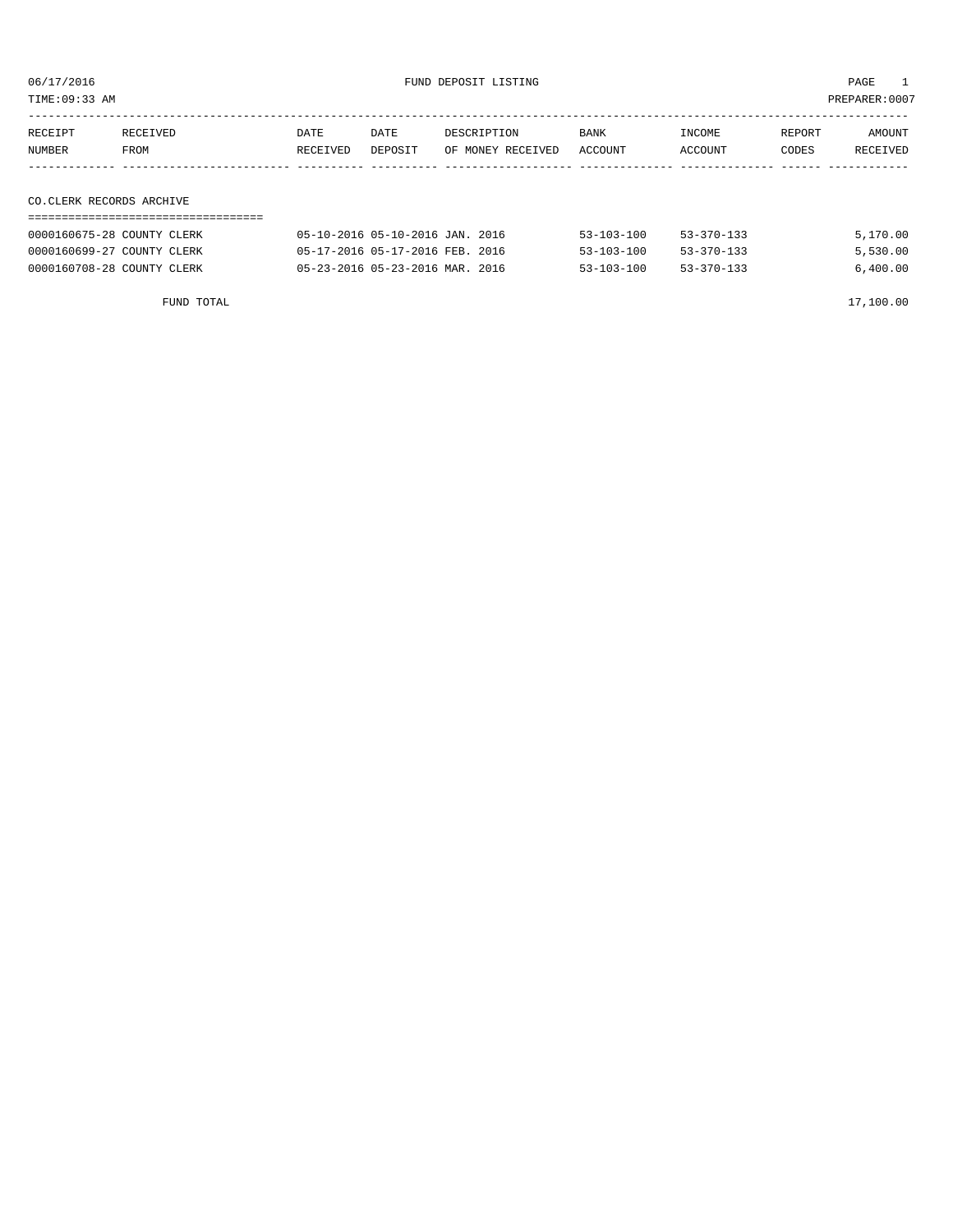TIME:09:33 AM PREPARER:0007

| RECEIPT | <b>RECEIVED</b> | DATE     | DATE    | DESCRIPTION       | <b>BANK</b> | INCOME         | REPORT | AMOUNT   |
|---------|-----------------|----------|---------|-------------------|-------------|----------------|--------|----------|
| NUMBER  | <b>FROM</b>     | RECEIVED | DEPOSIT | OF MONEY RECEIVED | ACCOUNT     | <b>ACCOUNT</b> | CODES  | RECEIVED |
|         |                 |          |         |                   |             |                |        |          |

## F.C. LAW ENFORCEMENT EDUCATION

===================================

| 0000160662-25 LEGEND BANK | 05-04-2016 05-04-2016 APRIL 2016 |  |  | INTEREST 55-103-155 | -360-100 |  |
|---------------------------|----------------------------------|--|--|---------------------|----------|--|
|                           |                                  |  |  |                     |          |  |

FUND TOTAL 0.02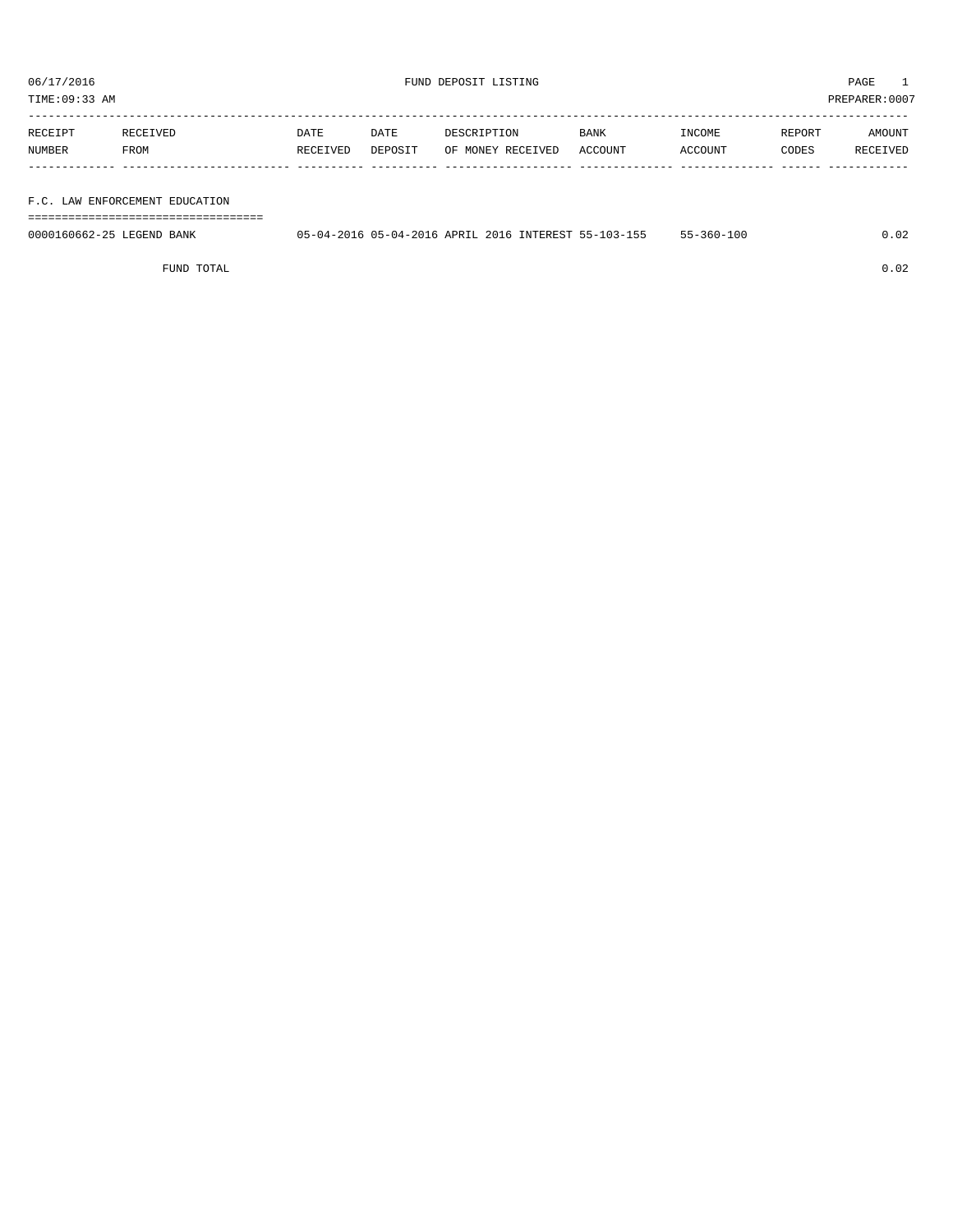TIME:09:33 AM PREPARER:0007

| RECEIPT | RECEIVED | DATE     | DATE    | DESCRIPTION       | <b>BANK</b> | INCOME  | REPORT | AMOUNT   |
|---------|----------|----------|---------|-------------------|-------------|---------|--------|----------|
| NUMBER  | FROM     | RECEIVED | DEPOSIT | OF MONEY RECEIVED | ACCOUNT     | ACCOUNT | CODES  | RECEIVED |
|         |          |          |         |                   |             |         |        |          |

## F C SHERIFF FORFEITURE

| 0000160662-26 LEGEND BANK | 05-04-2016 05-04-2016 APRIL 2016 INTEREST 56-103-156                                         | 56-360-100       | 0.23     |
|---------------------------|----------------------------------------------------------------------------------------------|------------------|----------|
|                           | 0000160672-02 LONE STAR AUCTIONEERS, IN 05-09-2016 05-09-2016 OMLINE AUCTION PROC 56-103-156 | $56 - 352 - 200$ | 3,066.66 |

FUND TOTAL 3,066.89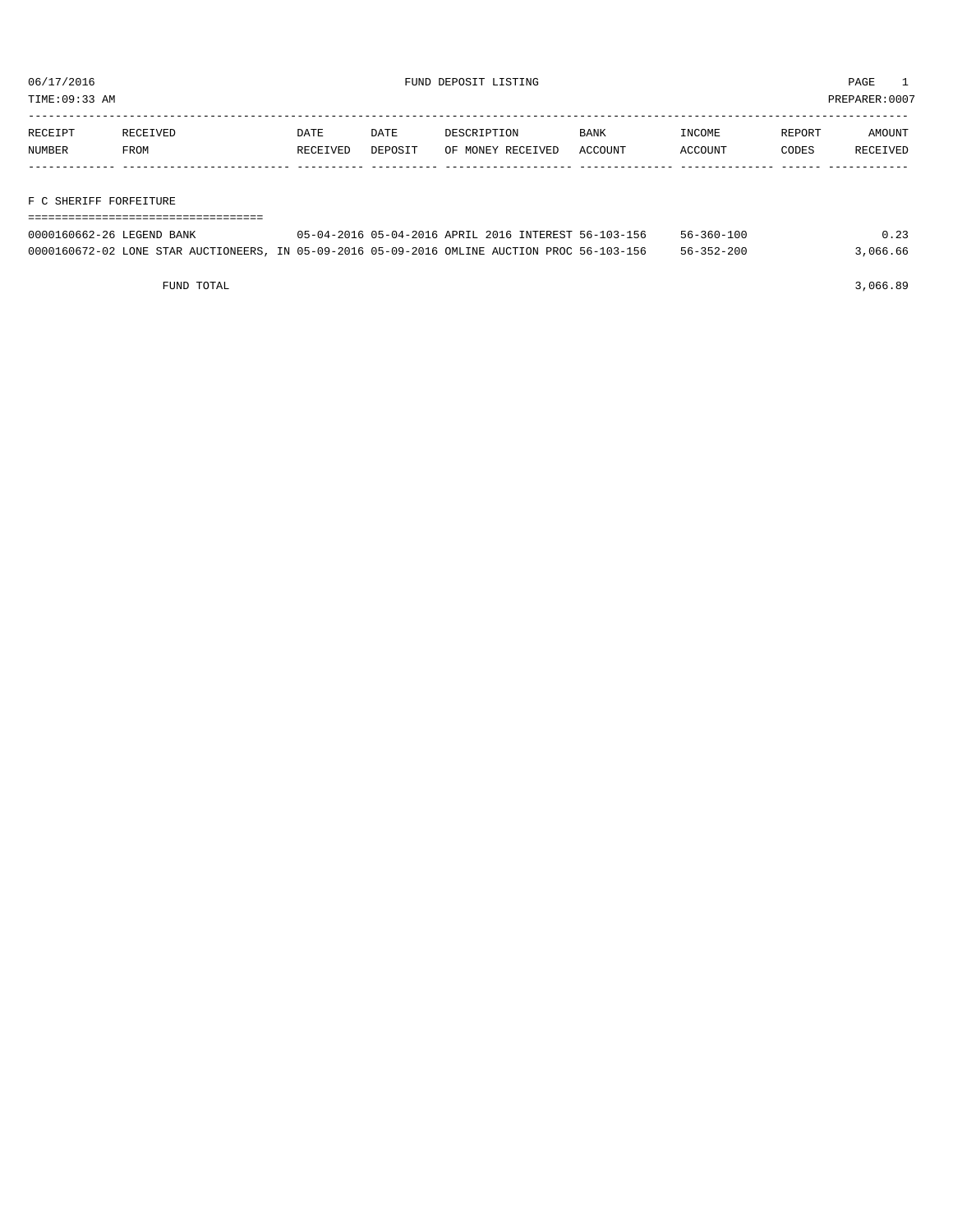TIME:09:33 AM PREPARER:0007

| RECEIPT       | <b>RECEIVED</b> | DATE     | DATE    | DESCRIPTION       | BANK           | <b>NCOME</b> | REPORT | AMOUNT          |
|---------------|-----------------|----------|---------|-------------------|----------------|--------------|--------|-----------------|
| <b>NUMBER</b> | FROM            | RECEIVED | DEPOSIT | OF MONEY RECEIVED | <b>ACCOUNT</b> | CCOUNT       | CODES  | <b>RECEIVED</b> |
|               |                 |          |         |                   |                |              |        |                 |

## DRUG COURT PROGRAM

| 0000160662-19 LEGEND BANK  | 05-04-2016 05-04-2016 APRIL 2016 INTEREST 59-103-100 |                  | 59-360-100       | 1.63   |
|----------------------------|------------------------------------------------------|------------------|------------------|--------|
| 0000160675-29 COUNTY CLERK | 05-10-2016 05-10-2016 JAN. 2016                      | $59 - 103 - 100$ | $59 - 370 - 425$ | 204.10 |
| 0000160699-28 COUNTY CLERK | 05-17-2016 05-17-2016 FEB. 2016                      | $59 - 103 - 100$ | $59 - 370 - 425$ | 227.35 |
| 0000160708-29 COUNTY CLERK | 05-23-2016 05-23-2016 MAR. 2016                      | $59 - 103 - 100$ | $59 - 370 - 425$ | 375.86 |

FUND TOTAL 808.94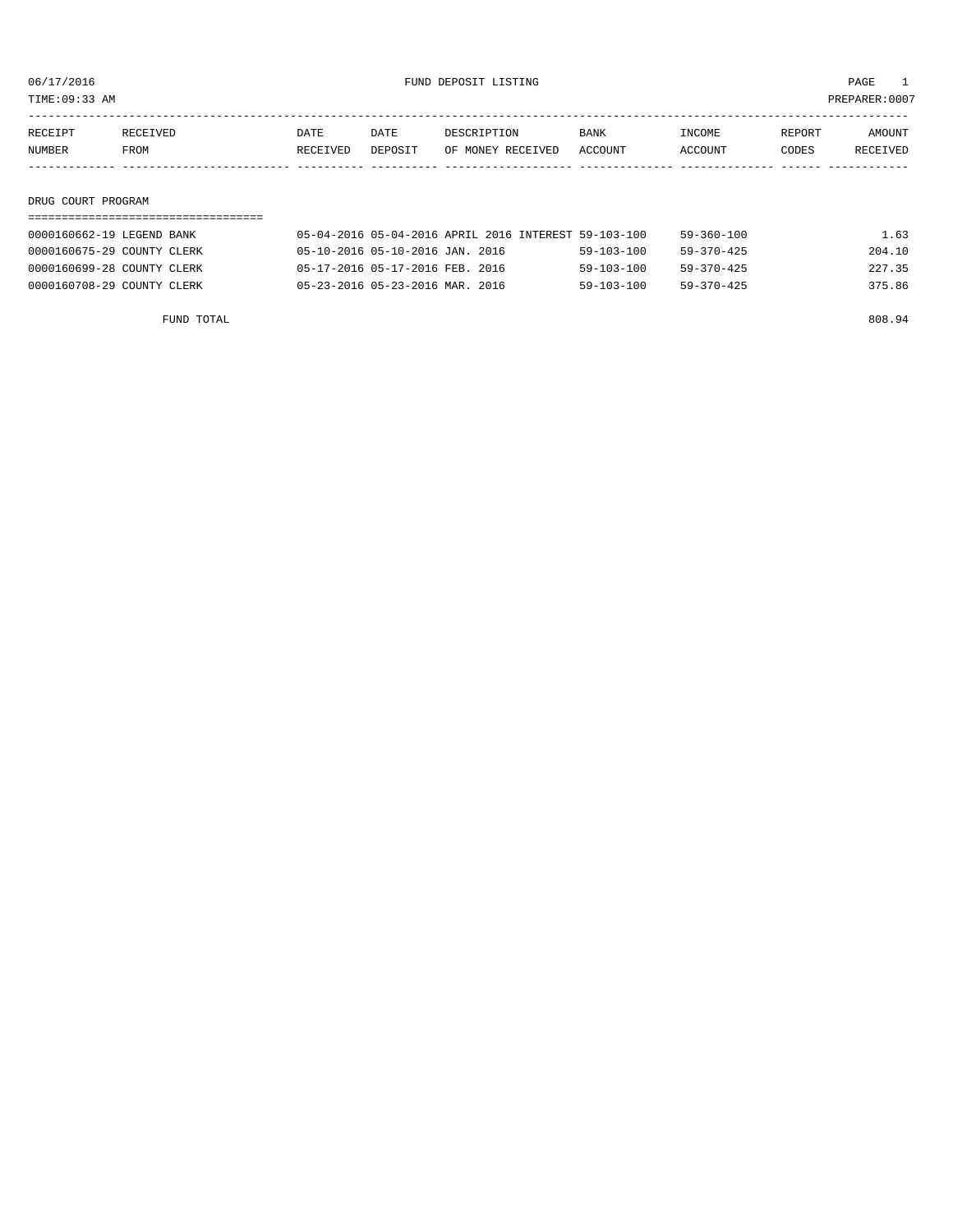TIME:09:33 AM PREPARER:0007

| RECEIPT | RECEIVED | <b>DATE</b> | DATE    | DESCRIPTION       | BANK    | INCOME  | REPORT | AMOUNT   |
|---------|----------|-------------|---------|-------------------|---------|---------|--------|----------|
| NUMBER  | FROM     | RECEIVED    | DEPOSIT | OF MONEY RECEIVED | ACCOUNT | ACCOUNT | CODES  | RECEIVED |
|         |          |             |         |                   |         |         |        |          |
|         |          |             |         |                   |         |         |        |          |

RIGHT OF WAY FUND

| -------------------------- |                                                      |  |  |            |       |
|----------------------------|------------------------------------------------------|--|--|------------|-------|
| 0000160649-08 TEXPOOL      | 05-02-2016 05-02-2016 APRIL 2016 INTEREST 70-103-175 |  |  | 70-360-100 | 36.70 |
| 0000160662-20 LEGEND BANK  | 05-04-2016 05-04-2016 APRIL 2016 INTEREST 70-103-100 |  |  | 70-360-100 | 0.93  |

FUND TOTAL 37.63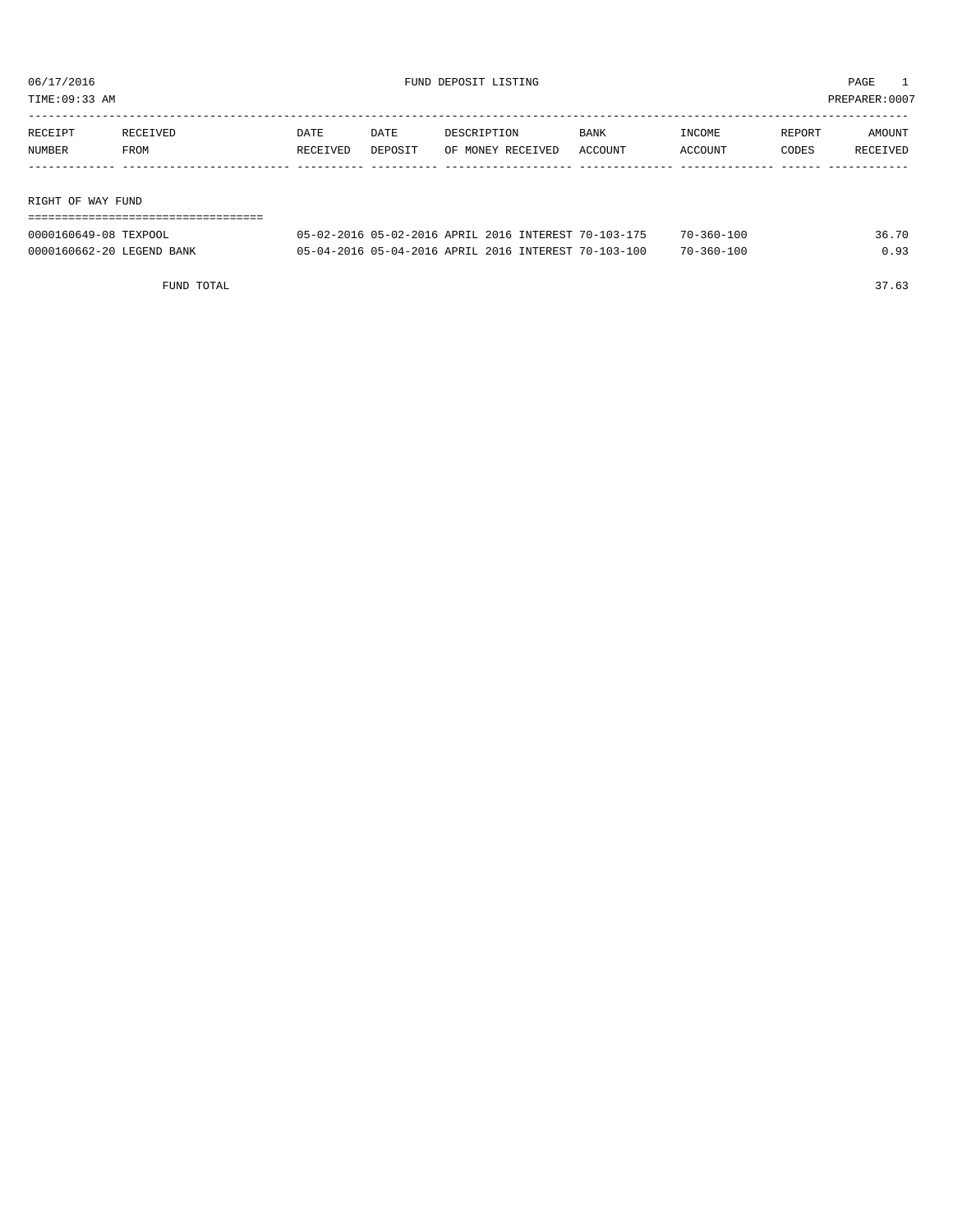06/17/2016 FUND DEPOSIT LISTING PAGE 1

| RECEIPT | <b>RECEIVED</b> | DATE     | DATE    | DESCRIPTION       | <b>BANK</b> | <b>TNCOME</b> | <b>REPORT</b> | AMOUNT          |
|---------|-----------------|----------|---------|-------------------|-------------|---------------|---------------|-----------------|
| NUMBER  | FROM            | RECEIVED | DEPOSIT | OF MONEY RECEIVED | ACCOUNT     | ACCOUNT       | CODES         | <b>RECEIVED</b> |
|         |                 |          |         |                   |             |               |               |                 |

## JUVENILE PROBATION

| ==================================== |                                                        |                  |       |
|--------------------------------------|--------------------------------------------------------|------------------|-------|
| 0000160673-01 JUVENILE PROBATION     | 05-10-2016 05-10-2016 PID-2144- DEFERRED<br>87-103-187 | $87 - 340 - 575$ | 40.00 |
| 0000160674-01 JUVENILE PROBATION     | 05-10-2016 05-10-2016 PID-2152- DEFERRED 87-103-187    | $87 - 340 - 575$ | 80.00 |
| 0000160694-01 JUVENILE PROBATION     | 05-16-2016 05-16-2016 PID-2065 - DEFERRED 87-103-187   | $87 - 340 - 575$ | 40.00 |
| 0000160709-01 JUVENILE PROBATION     | 05-23-2016 05-23-2016 PID-2111- DEFERRED 87-103-187    | $87 - 340 - 575$ | 10.00 |
| 0000160710-01 JUVENILE PROBATION     | 05-23-2016 05-23-2016 PID-2157-PROBATION<br>87-103-187 | 87-340-575       | 10.00 |
| 0000160711-01 JUVENILE PROBATION     | 05-23-2016 05-23-2016 PID-2120-PROBATION<br>87-103-187 | $87 - 575 - 310$ | 20.00 |
|                                      |                                                        |                  |       |

FUND TOTAL 200.00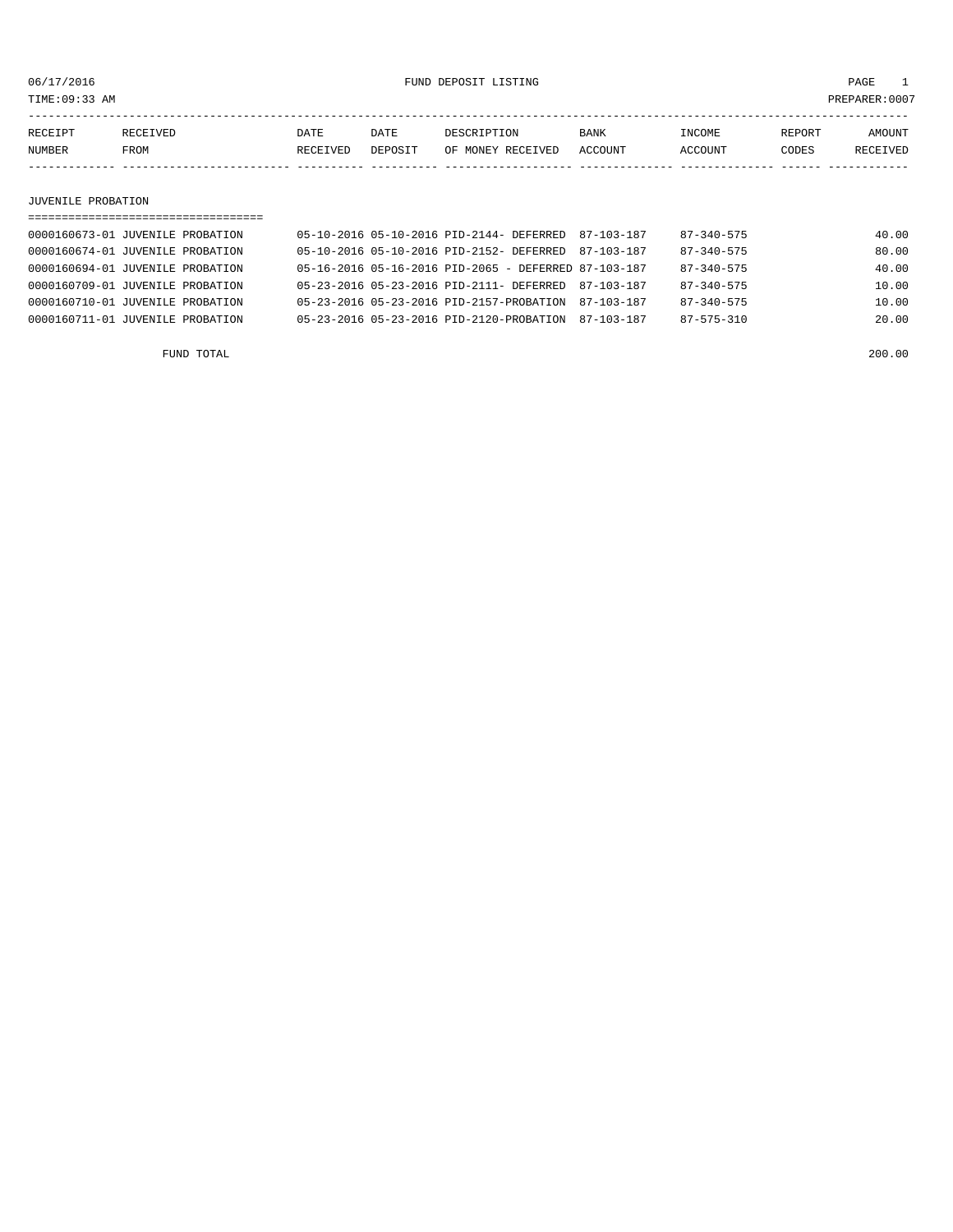## 06/17/2016 FUND DEPOSIT LISTING PAGE 1

| RECEIPT | <b>RECEIVED</b> | DATE     | DATE    | DESCRIPTION       | BANK    | INCOME  | REPORT | <b>AMOUNT</b>   |
|---------|-----------------|----------|---------|-------------------|---------|---------|--------|-----------------|
| NUMBER  | FROM            | RECEIVED | DEPOSIT | OF MONEY RECEIVED | ACCOUNT | ACCOUNT | CODES  | <b>RECEIVED</b> |
|         |                 |          |         |                   |         |         |        |                 |

## TEXAS JUVENILE JUSTICE DEPT.

| ==================================                                          |  |                                                      |                  |           |  |  |
|-----------------------------------------------------------------------------|--|------------------------------------------------------|------------------|-----------|--|--|
| 0000160653-01 GOVERNOR-FISCAL                                               |  | 05-02-2016 05-02-2016 STRUCTURED FAMILY T 89-103-689 | $89 - 330 - 908$ | 15,580.89 |  |  |
| 0000160662-27 LEGEND BANK                                                   |  | 05-04-2016 05-04-2016 APRIL 2016 INTEREST 89-103-992 | $89 - 360 - 189$ | 1.27      |  |  |
| 0000160714-01 TEXAS JUVENILE JUSTICE DE 05-23-2016 05-23-2016 MENTAL HEALTH |  | $89 - 103 - 998$                                     | $89 - 330 - 919$ | 1,404.00  |  |  |
| 0000160714-02 TEXAS JUVENILE JUSTICE DE 05-23-2016 05-23-2016 COMM. DIV.    |  | $89 - 103 - 997$                                     | $89 - 330 - 918$ | 1,260.00  |  |  |
| 0000160714-03 TEXAS JUVENILE JUSTICE DE 05-23-2016 05-23-2016 PRE./POST     |  | $89 - 103 - 996$                                     | $89 - 330 - 917$ | 1,196.00  |  |  |
| 0000160714-04 TEXAS JUVENILE JUSTICE DE 05-23-2016 05-23-2016 COMM. PROG.   |  | $89 - 103 - 994$                                     | $89 - 330 - 916$ | 6.533.00  |  |  |
| 0000160714-05 TEXAS JUVENILE JUSTICE DE 05-23-2016 05-23-2016 BASIC         |  | $89 - 103 - 993$                                     | $89 - 330 - 915$ | 10,263.00 |  |  |

FUND TOTAL 36,238.16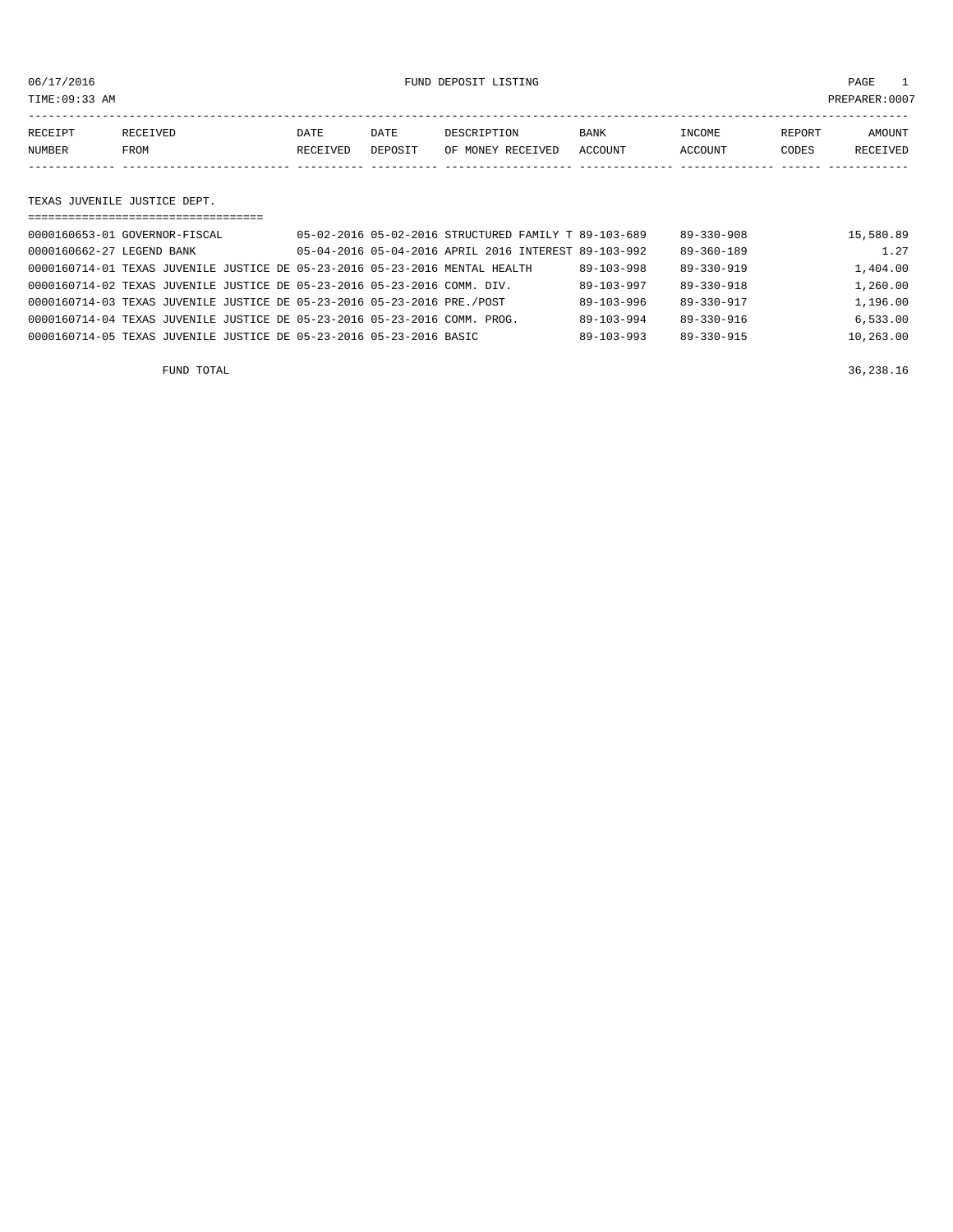TIME:09:33 AM PREPARER:0007

| RECEIPT | <b>RECEIVED</b> | DATE     | DATE    | DESCRIPTION       | <b>BANK</b> | INCOME  | REPORT | AMOUNT   |
|---------|-----------------|----------|---------|-------------------|-------------|---------|--------|----------|
| NUMBER  | FROM            | RECEIVED | DEPOSIT | OF MONEY RECEIVED | ACCOUNT     | ACCOUNT | CODES  | RECEIVED |
|         |                 |          |         |                   |             |         |        |          |

## STATZER FUND

=================================== 0000160649-09 TEXPOOL 05-02-2016 05-02-2016 APRIL 2016 INTEREST 92-103-175 92-360-100 10.86 0000160662-21 LEGEND BANK 05-04-2016 05-04-2016 APRIL 2016 INTEREST 92-103-100 92-360-100 0.20

FUND TOTAL 11.06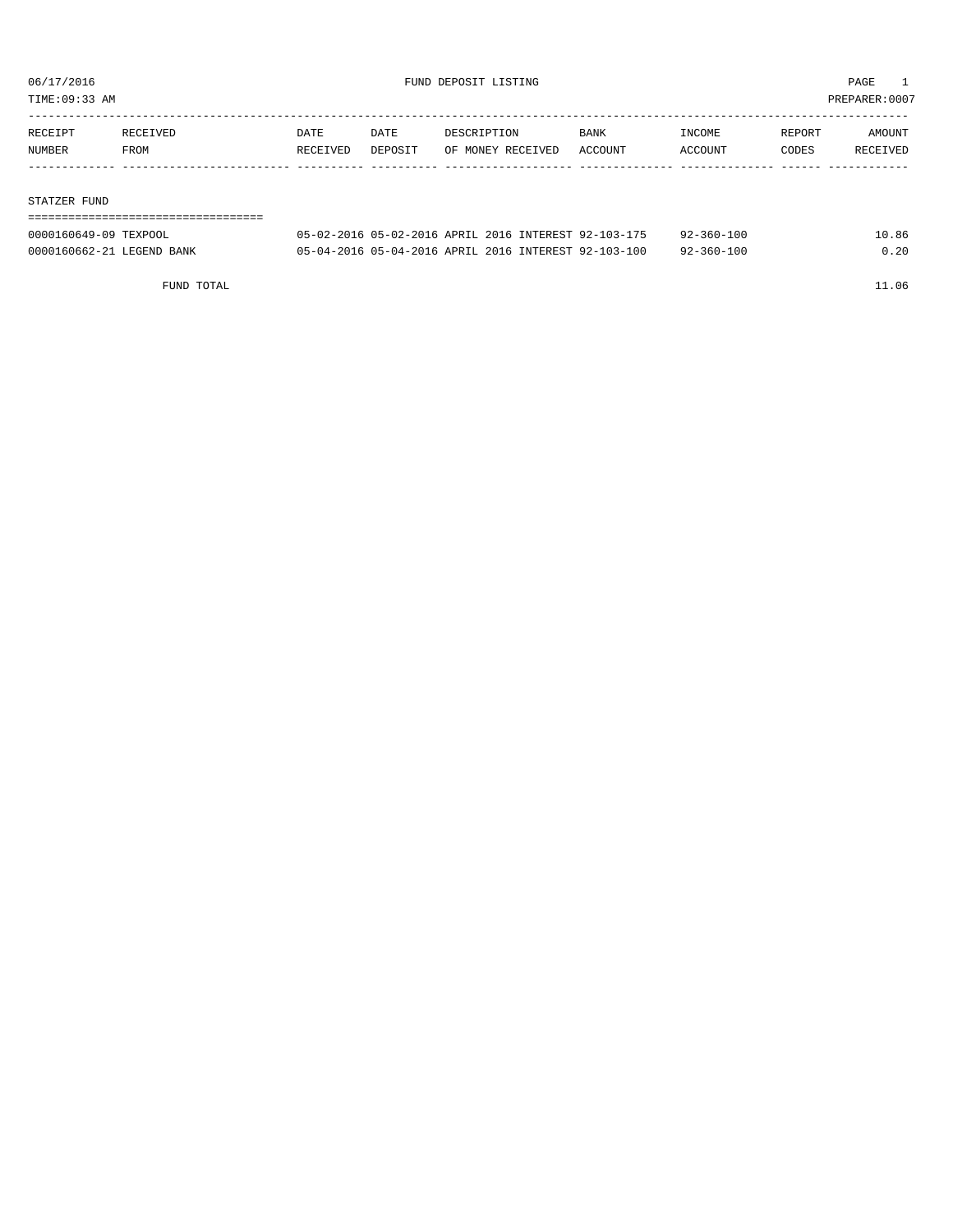TIME:09:33 AM PREPARER:0007

| RECEIPT       | RECEIVED    | DATE     | DATE    | DESCRIPTION       | <b>BANK</b> | <b>INCOME</b> | REPORT | AMOUNT          |
|---------------|-------------|----------|---------|-------------------|-------------|---------------|--------|-----------------|
| <b>NUMBER</b> | <b>FROM</b> | RECEIVED | DEPOSIT | OF MONEY RECEIVED | ACCOUNT     | ACCOUNT       | CODES  | <b>RECEIVED</b> |
|               |             |          |         |                   |             |               |        |                 |

## PAYROLL

## =================================== 0000160655-01 APRIL HARRISON 05-03-2016 05-03-2016 MAY 2016 COBRA DENT 95-100-100 95-370-130 68.34

| 0000160698-01 H. SCOTT DYER, JR. | 05-16-2016 05-16-2016 MAY 2016 COBRA INSU 95-100-100 |  | $95 - 370 - 130$ | 752.86 |
|----------------------------------|------------------------------------------------------|--|------------------|--------|
| 0000160718-01 JANIE HERRINGTON   | 05-23-2016 05-23-2016 JUNE AND JULY 2016 95-100-100  |  | $95 - 370 - 130$ | 136.68 |
| 0000160735-01 CONNIE J. EDWARDS  | 05-31-2016 05-31-2016 JUNE '16 COBRA DENT 95-100-100 |  | $95 - 370 - 130$ | 23.80  |

FUND TOTAL 981.68